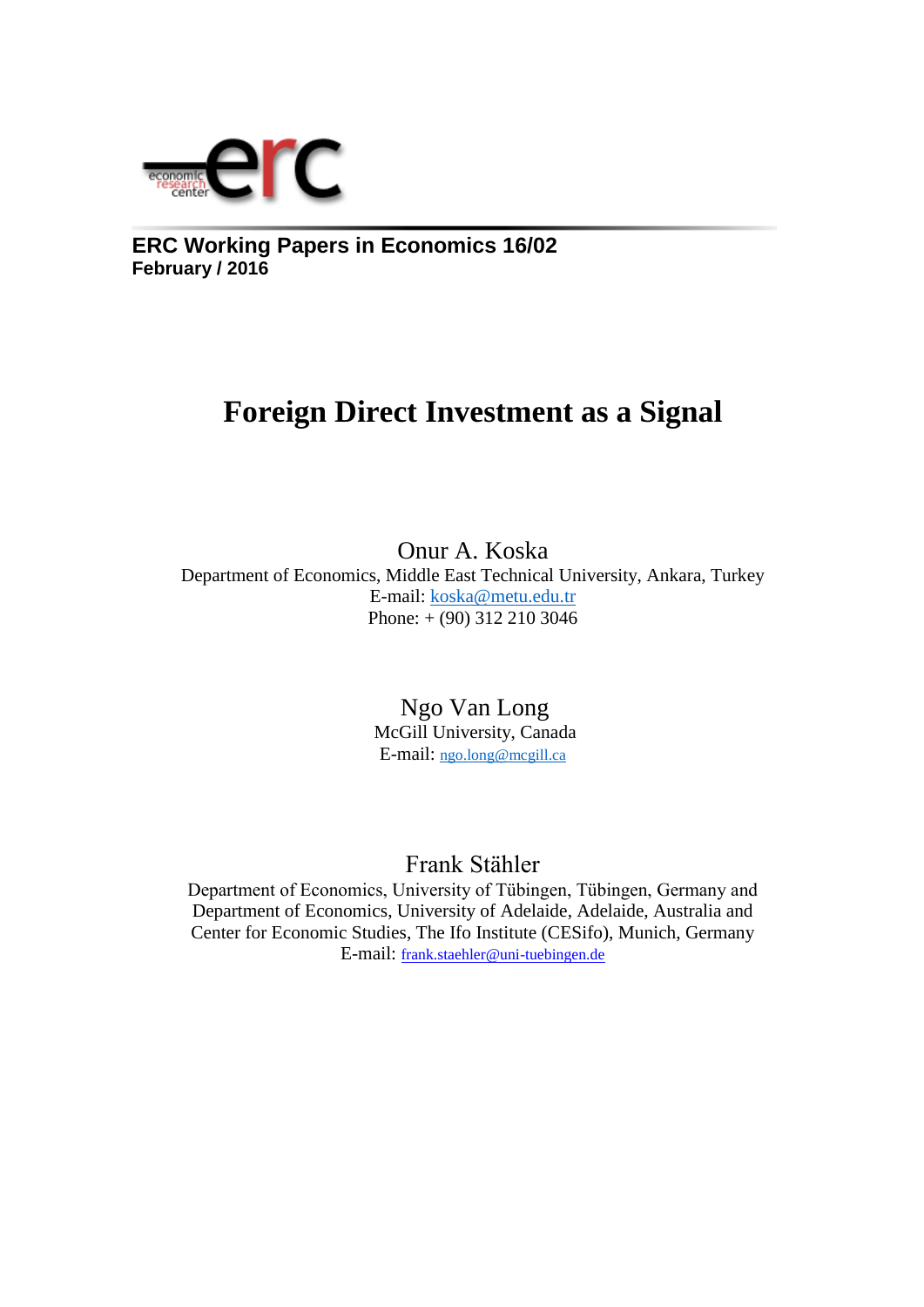## Foreign Direct Investment as a Signal

Onur A. Koska<sup>∗</sup> Ngo Van Long† Frank Stähler‡

#### **Abstract**

This paper models competition among multinational firms in an environment of firm heterogeneity, incomplete cost information and strategic interaction. In this context, FDI serves as a signal of productivity: when firms sort into exporters and multinationals, they also show whether they have low or high productivity. We show that the signaling effect of FDI increases the FDI incentive as firms would like to avoid sending a low productivity signal.

#### **JEL-Classification**: F23

**Keywords**: Foreign Direct Investment; Trade; Firm Heterogeneity; Incomplete Information; Signaling

<sup>∗</sup>Corresponding Author: Middle East Technical University (METU), Department of Economics, Çankaya 06800, Ankara, Turkey. Tel: +(90) 312 210 3046. Fax: +(90) 312 210 7964. Email: koska@metu.edu.tr

<sup>†</sup>McGill University, Canada. Email: ngo.long@mcgill.ca

<sup>‡</sup>University of Tübingen and CESifo, Germany; University of Adelaide, Australia. Email: frank.staehler@uni-tuebingen.de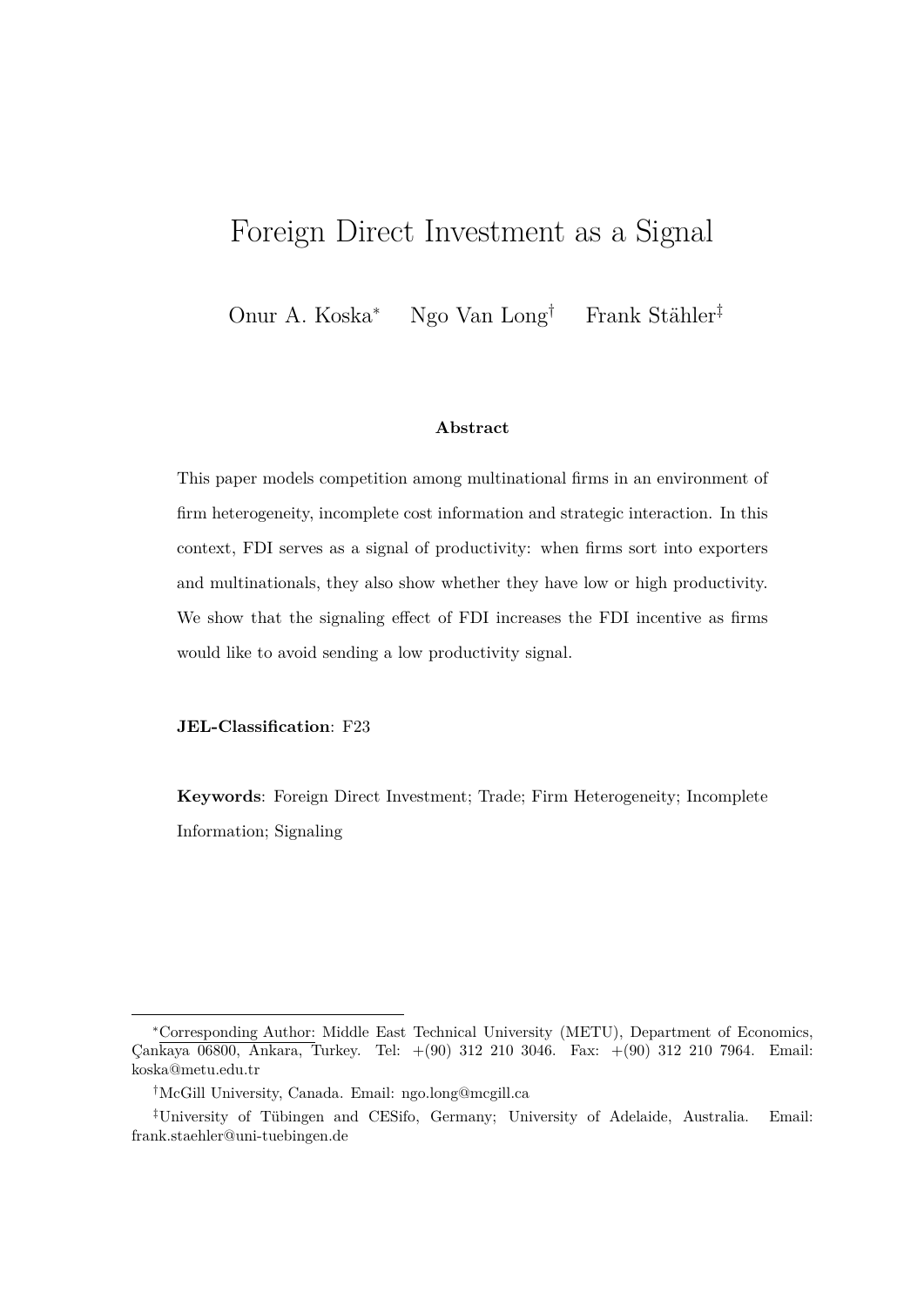### **1 Introduction**

Foreign direct investment (FDI) has become a crucial driver of economic integration since the sales by foreign affiliates have outnumbered exports two decades ago. There is a considerably large literature devoted to the explanation of the existence of multinational firms and FDI. Starting with the knowledge-capital model by Markusen (1984), it has been shown that it is advantageous to operate multinational firms when firm-level scale economies, generated mostly by R&D, are large, and plant-level scale economies are small (Horstmann and Markusen, 1992; and Markusen and Venables, 1998, 2000). Statistical evidence shows that multinationals intensively use professional and technical workers, and are well represented in capital-intensive and R&D-intensive industries; see, for instance, Antràs and Yeaple (2013) for U.S. multinationals, Mayer and Ottaviano (2008) for French, German, Norwegian and Belgian multinationals, and Navaretti and Venables (2004) for French, German, Japanese, British and U.S. multinationals.

Multinationals' large R&D investments and intensive use of professional and technical workers generate proprietary knowledge (patents, blueprints, technical know-how, or reputation), and are considered as an important source of firm heterogeneity.<sup>1</sup> Extending Melitz's (2003) heterogeneous firm model, Helpman *et al.* (2004) show that FDI sales relative to exports are larger in industries with a more dispersed sales distribution, and that there is clear sorting by productivity: the most productive firms become multinational, whereas less productive firms export, and the least productive firms serve only local markets.<sup>2</sup> This type of sorting is, by and large, supported by the results that emerge from the empirical literature on firm heterogeneity.<sup>3</sup>

<sup>&</sup>lt;sup>1</sup>Unlike R&D intensive industries, there seems to be little scope for heterogeneity in firms' technical know-how in advertising-intensive industries (Nocke and Yeaple, 2007).

<sup>&</sup>lt;sup>2</sup>In theory, such types of sorting holds insofar as the profit function is supermodular in marginal costs (Mrázová and Neary, 2013).

<sup>3</sup>See, among others, Antràs and Yeaple (2013), Castellani and Giovannetti (2010), Arnold and Hussinger (2010), Aw and Lee (2008), Mayer and Ottaviano (2008), Castellani and Zanfei (2007), Tomiura (2007), Kimura and Kiyota (2006), Wagner (2006), and Girma *et al.* (2005; 2004). Also more productive firms in high R&D industries seem to prefer greenfield investment to a merger, or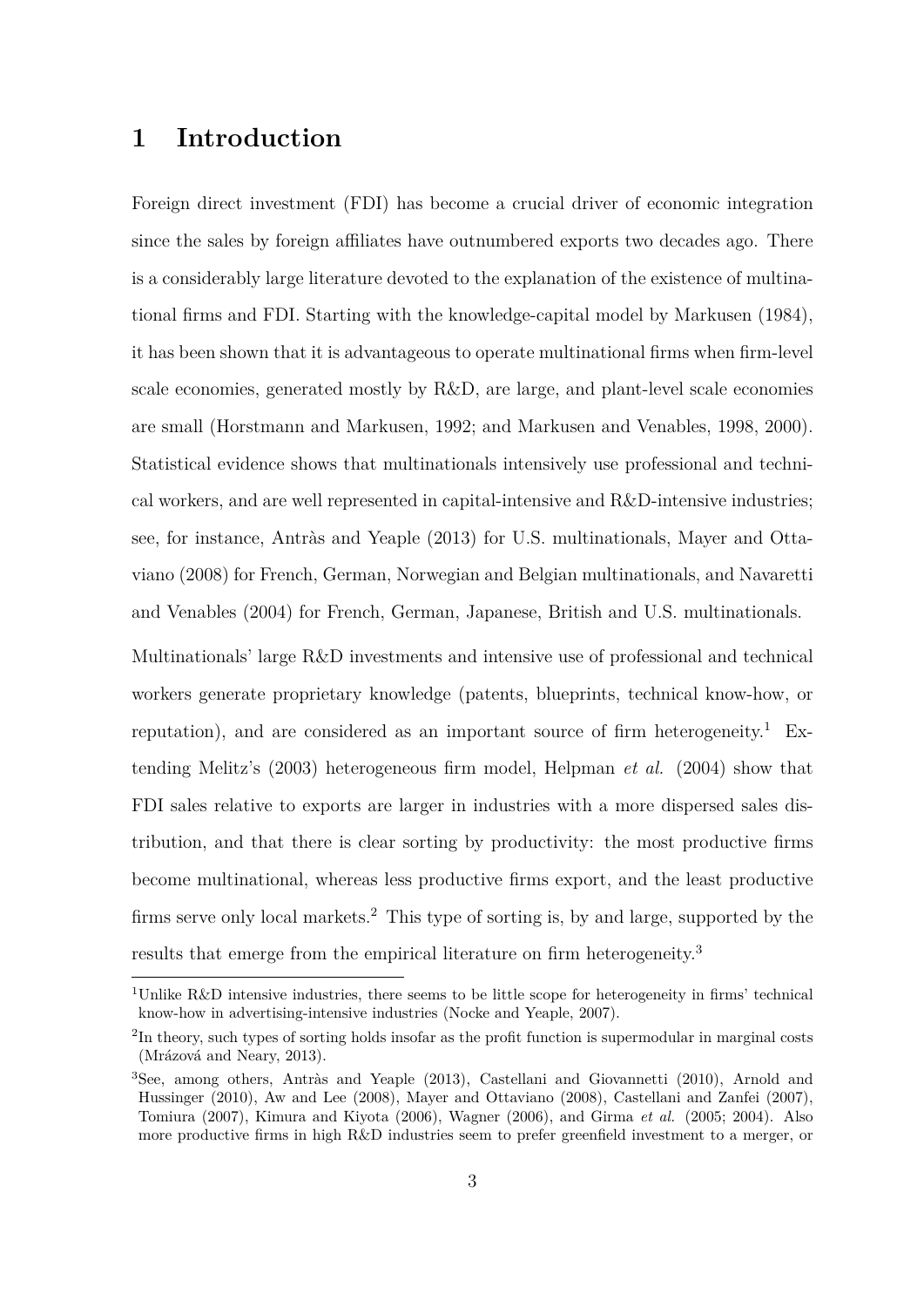Both the knowledge-capital model and the heterogeneous firm model assume complete information. R&D outcomes are, however, subject to uncertainty, and thus it seems plausible to suppose that in R&D intensive industries, firms do not know the productivity of their rivals. What are the implications of asymmetric information about productivity? Suppose that the most productive firms undertake FDI, as in Helpman *et al.* (2004). If a local firm observes the establishment of a foreign subsidiary, it may reasonably infer that it now faces a strong rival. Thus, the observation of a foreign firm's FDI will have an effect on domestic firm behavior.<sup>4</sup> It is this effect we are interested in: what happens if FDI sends a message of high productivity in an environment of firm heterogeneity? We explore this by comparing the case where FDI is a signal with the benchmark case where output decisions must be made prior to the observation about FDI.<sup>5</sup> We show that, for a given fixed FDI cost, both the probability of FDI and the expected industry output are greater under the signaling scenario than under the benchmark scenario. Thus, we have identified an important factor that contributes to the preponderance of FDI when firms are heterogeneous.

In our model, as in the literature on international trade with heterogeneous costs, firms self-select into different entry modes. We find that signaling enlarges the range of fixed FDI costs within which weak firms will choose exporting and strong firms will choose FDI. Furthermore, the threshold level of fixed FDI costs below which all types of firms will choose FDI is higher under the signaling case. This result reinforces our finding that the signaling environment is more conducive to FDI.

to a joint venture (Raff *et al.*, 2012; Nocke and Yeaple, 2007). Moreover, since markets for knowledge are imperfect, firms decide to keep capital-intensive (research) activities within firm boundaries (Antràs, 2003).

<sup>&</sup>lt;sup>4</sup>In concentrated (high R&D) industries, firms generally have incomplete information about the costs of their foreign rivals (Collie and Hviid, 1993). A typical example is the micro-electronics industry where R&D investments/experience and some idiosyncratic factors determine firms' production costs. Incomplete cost information is also prevalent in the airline industry (Vives, 2002).

<sup>&</sup>lt;sup>5</sup>The latter case is merely a theoretical benchmark that serves to isolate the signaling effect of FDI, while keeping the same underlying incomplete information structure of the model. In reality, FDI projects do not remain secret for long, and a substantial portion of strategic interactions occurs after the FDI takes place.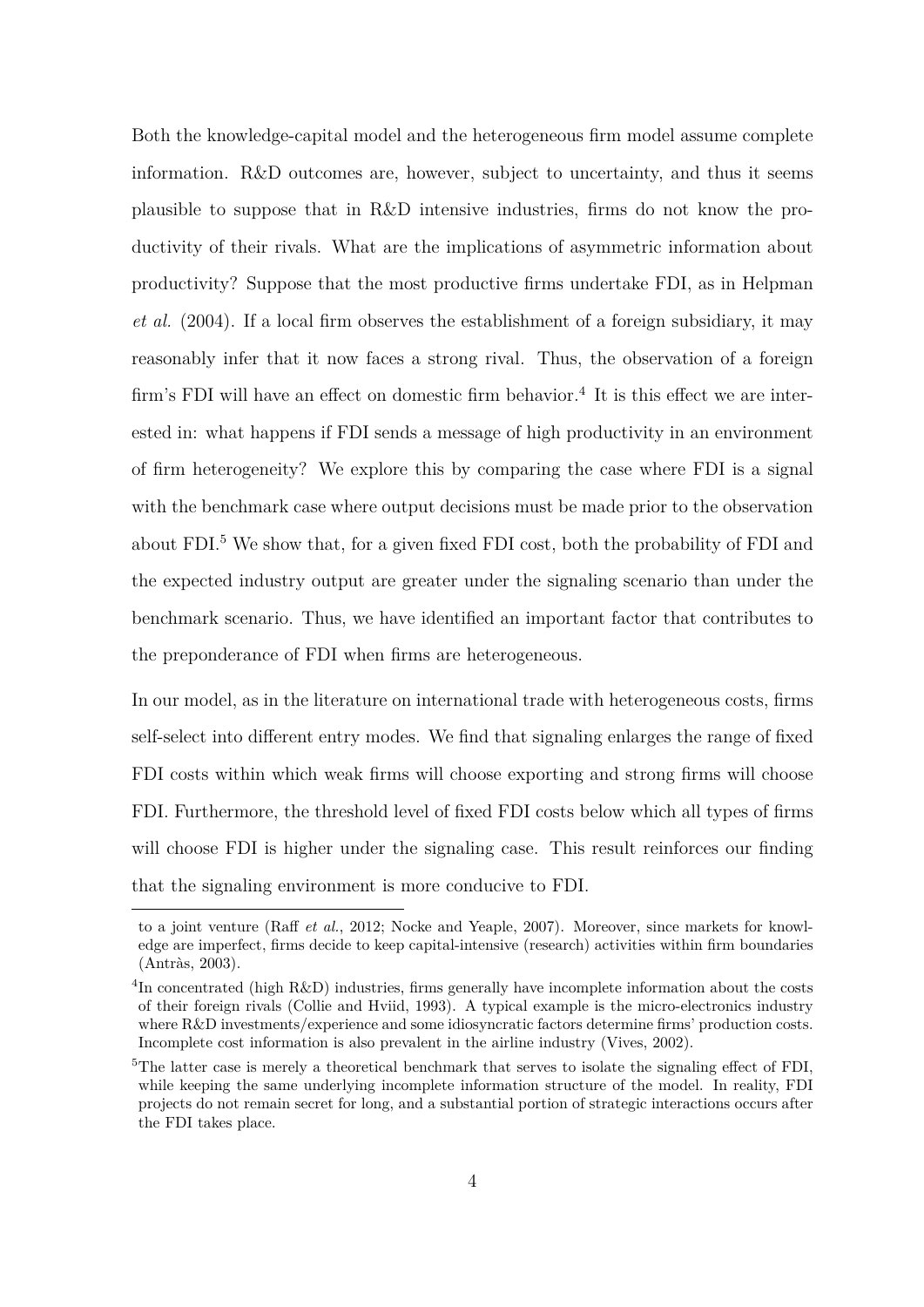The main contribution of this paper is to scrutinize both the strategic (signaling) effects of FDI and sorting by productivity in an environment of firm heterogeneity and incomplete cost information. Although empirical evidence suggests that information asymmetries crucially affect firms' cross-border investment strategies (e.g., see Lópes Duarte and García-Canal, 2004; García-Canal *et al.*, 2002; and Shen and Reuer, 2005), only a few papers have explored the strategic effects of FDI in a setting of incomplete information. Long *et al.* (2011) consider a model with imperfect knowledge about rivals' production costs, but they rule out FDI in order to focus on export behavior and the role of R&D under private information. In Katayama and Miyagiwa (2009), product quality is unknown and FDI is used to signal quality to consumers, whereas in Nastasi and Reverberi (2007), a firm uses FDI as a signaling device to deter market entry. In a model of asymmetric information about demand conditions, Moner-Colonques *et al.* (2007) show that firms may have an additional incentive to undertake FDI: to obtain more accurate demand information in the foreign market. There is, however, no study that takes on board both sorting and the signaling effects of FDI in an environment of firm heterogeneity.

Bagwell and Staiger (2003) consider a Cournot oligopoly in the foreign market which the Home firm supplies by either exporting or undertaking FDI. While the Home firm's cost is unknown to the foreign rivals, the costs of the foreign firms are common knowledge. The Home firm's location choice sends some information to the foreign rivals. In their model, the *sorting by productivity* thresholds are ruled out.<sup>6</sup> They focus on a single firm's foreign market entry decision, and confine their analysis to the existence of multinationals. They show that if the asymmetric information is about the Home firm's productivity parameter, then a high-productivity Home firm will locate production in Foreign (where the wage is higher,  $w^* > w$ ), in order to signal its high

 ${}^{6}$ The intuitive concept of cost thresholds is typically applied to continuous random variables. Bagwell and Staiger (2003) assume the firm's cost type is a discrete random variable: either high or low. Their separating equilibrium is a sorting equilibrium but, of course, the threshold concept is more natural in the context of a continuous random variable.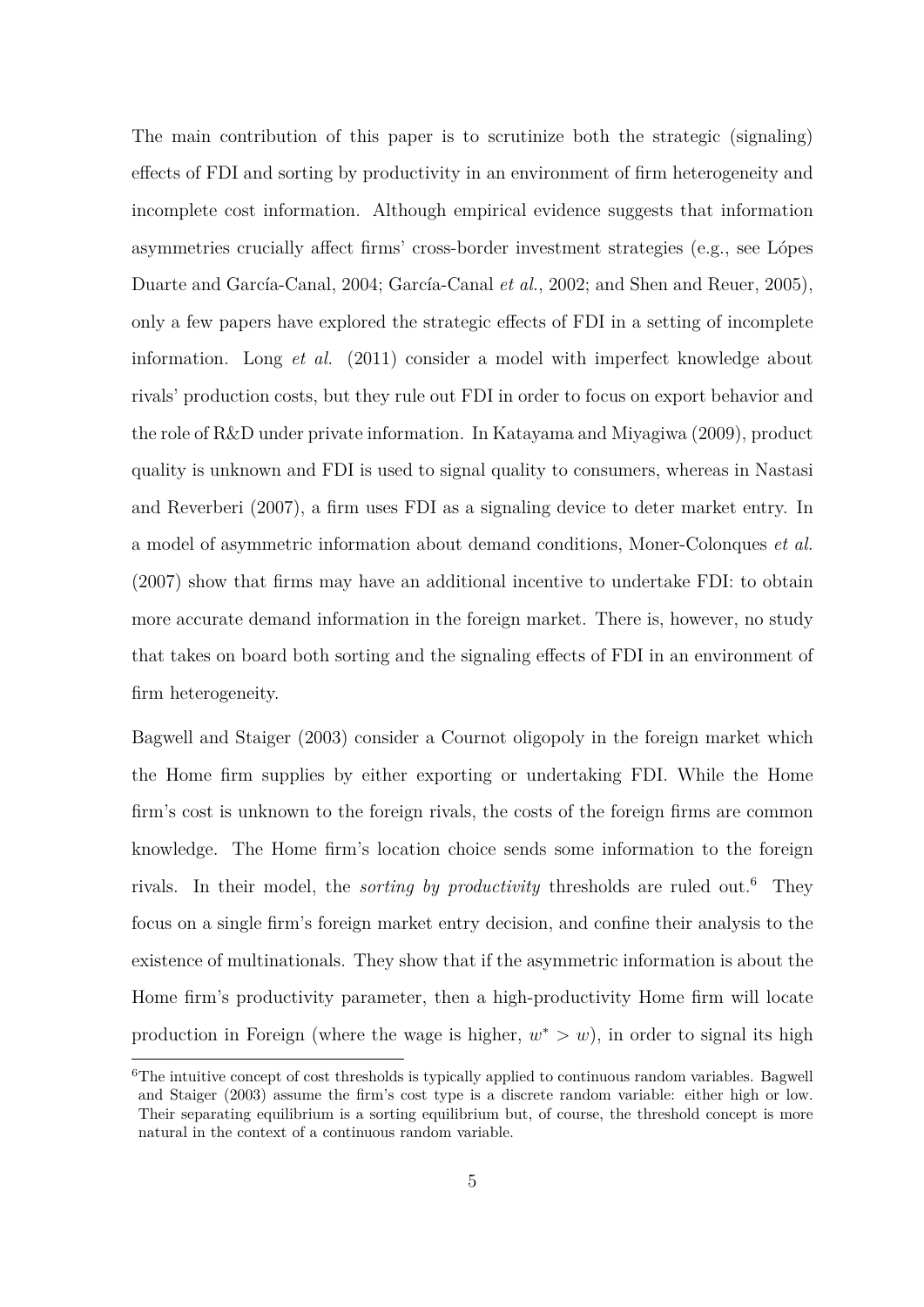productivity.<sup>7</sup> If, however, the private information is about the domestic wage (high or low), then according to their model's set-up, choosing exporting will generate an incomplete cost information game, whereas locating production in the foreign country (FDI) will lead to competition under complete information.<sup>8</sup>

Our model is different. We do not restrict private information to the Home firm, and we do not rely on factor price differences across countries. Our model adds two features in the context of heterogeneous firm models: marginal production costs are private information, and FDI may serve as a signal. In particular, the main motivation is to find out how sorting by productivity is modified when FDI can serve as a signal in an environment of firm heterogeneity. We find that, when there is no possibility of signaling, under incomplete information the more efficient firms undertake FDI, whereas less efficient firms self-select into exporting, and the greater the degree of exante firm heterogeneity, the more likely we will observe a diversity of international business strategies. When signaling is possible, we find that the signaling effect of FDI makes FDI more likely, both in terms of the levels of fixed cost thresholds, and in terms of the size of the range of fixed investment costs. Comparing the signaling case with the non-signaling case, we find that the expected aggregate supply to each market is larger if FDI can serve as a signal of productivity. We also find that the signaling effect of FDI makes each firm achieve a bigger market share in the foreign market (compared to the non-signaling case).

<sup>7</sup>Curiously, if the wage in the domestic country is higher, their model would predict that only the less productive type would multinationalize, which is contrary to the evidence reported in e.g., footnote 3. Also, curiously, they assume that if the Home firm chooses FDI, then its export option is closed completely, even though there is no transport cost and the foreign wage is higher.

<sup>&</sup>lt;sup>8</sup>In this case, the location choice amounts to the choice of information structure for the ensuing Cournot rivalry game, and Bagwell and Staiger (2003) show that there is no equilibrium in which the Home firm chooses FDI or exporting according to the (private information) domestic wage being low or high (Theorem 5). When they consider the case of linear demand, they focus on the case where there is no fixed FDI costs, and find that it is not possible to have an equilibrium such that the Home firm would choose FDI irrespective of the (private information) domestic wage being low or high. However, when assumptions are changed so that transport costs are positive and FDI involves a fixed cost, then some parameter values exist such that FDI is chosen regardless of the domestic wage being low or high (Theorem 11).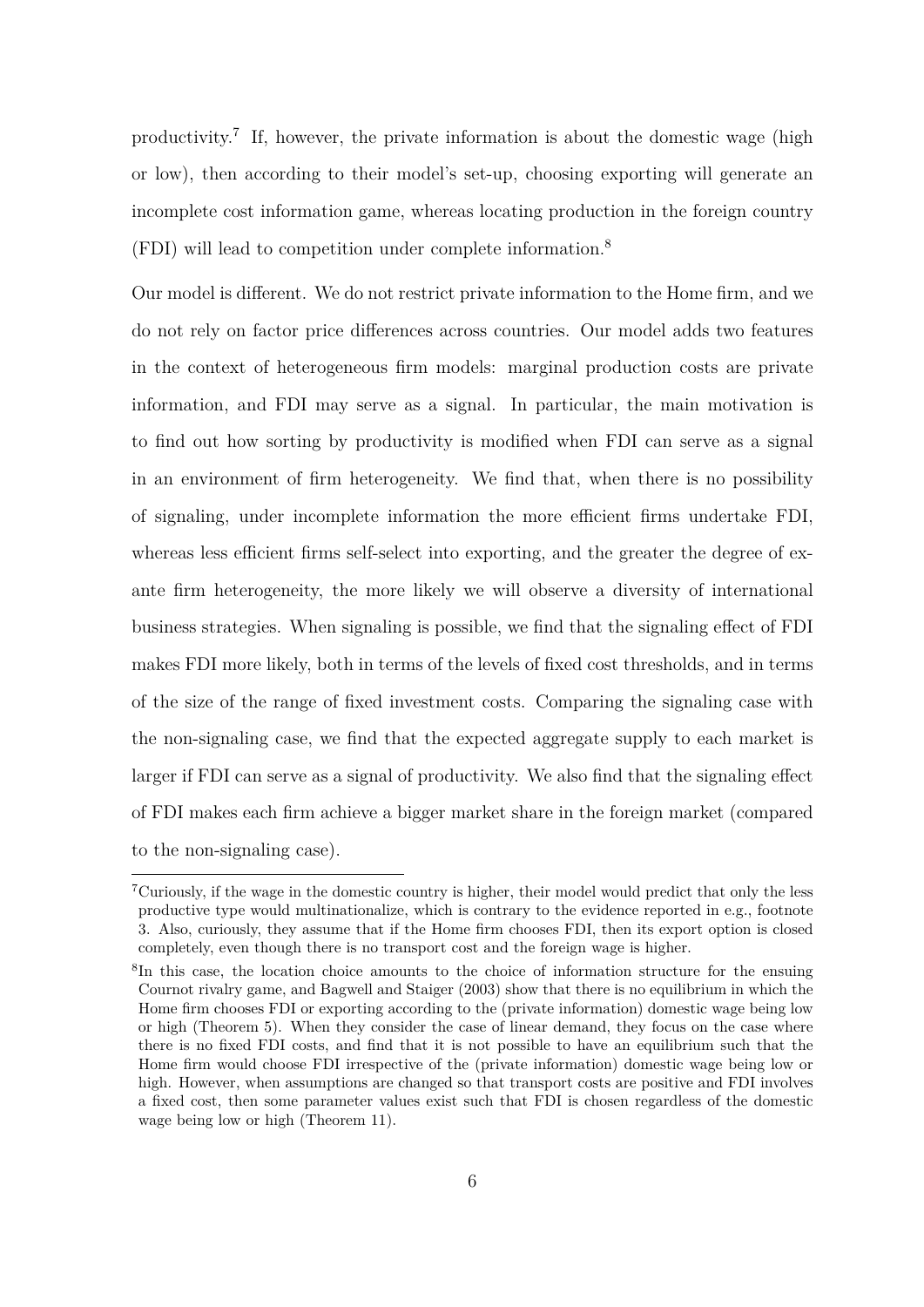The remainder of this paper is organized as follows. Section 2 introduces the model and considers the benchmark case of FDI under incomplete information, without signaling possibilities. Section 3 extends the model to the case where a firm's FDI decision signals its marginal cost. Section 4 compares the two cases to show how signaling affects the probability of FDI and the expected industry output. Section 5 concludes the paper. For readability, we have relegated the exposition of some computations to the Appendix.

# **2 FDI under incomplete cost information: the nonsignaling case**

Our model consists of two countries and two firms. Each firm has its headquarters in its own country. A firm must incur a fixed cost *Z* in order to be able to produce, and we assume that the size of this fixed cost *Z* is such that only one firm will have entered in each country. Also we assume that this fixed cost *Z* is independent of the foreign entry mode (FDI or exporting; but FDI involves an additional fixed cost *F*). Thus *Z* does not play any role in determining the foreign entry mode. The firm that is based in country *i*, denoted firm *i*, competes against the firm that is based in country *j*, denoted firm *j*, in both markets *i* and *j*,  $i \neq j$ . Since FDI is capacity-building and thus a lasting commitment, we develop a model in which firms compete by quantities or capacities.<sup>9</sup>

Following the empirical evidence, to reflect the fact that multinational firms are more productive on average, we choose a set-up in which firms have a genuine interest to be of high productivity, and this is the reason why we employ the simplest model of strategic substitutes in the sense of Bulow *et al.* (1985). Thus, our model encompasses

<sup>&</sup>lt;sup>9</sup>In a setting of complete cost information, the Cournot model is well-known to be strategically equivalent to a two-stage capacity-price game (Kreps and Scheinkman, 1983).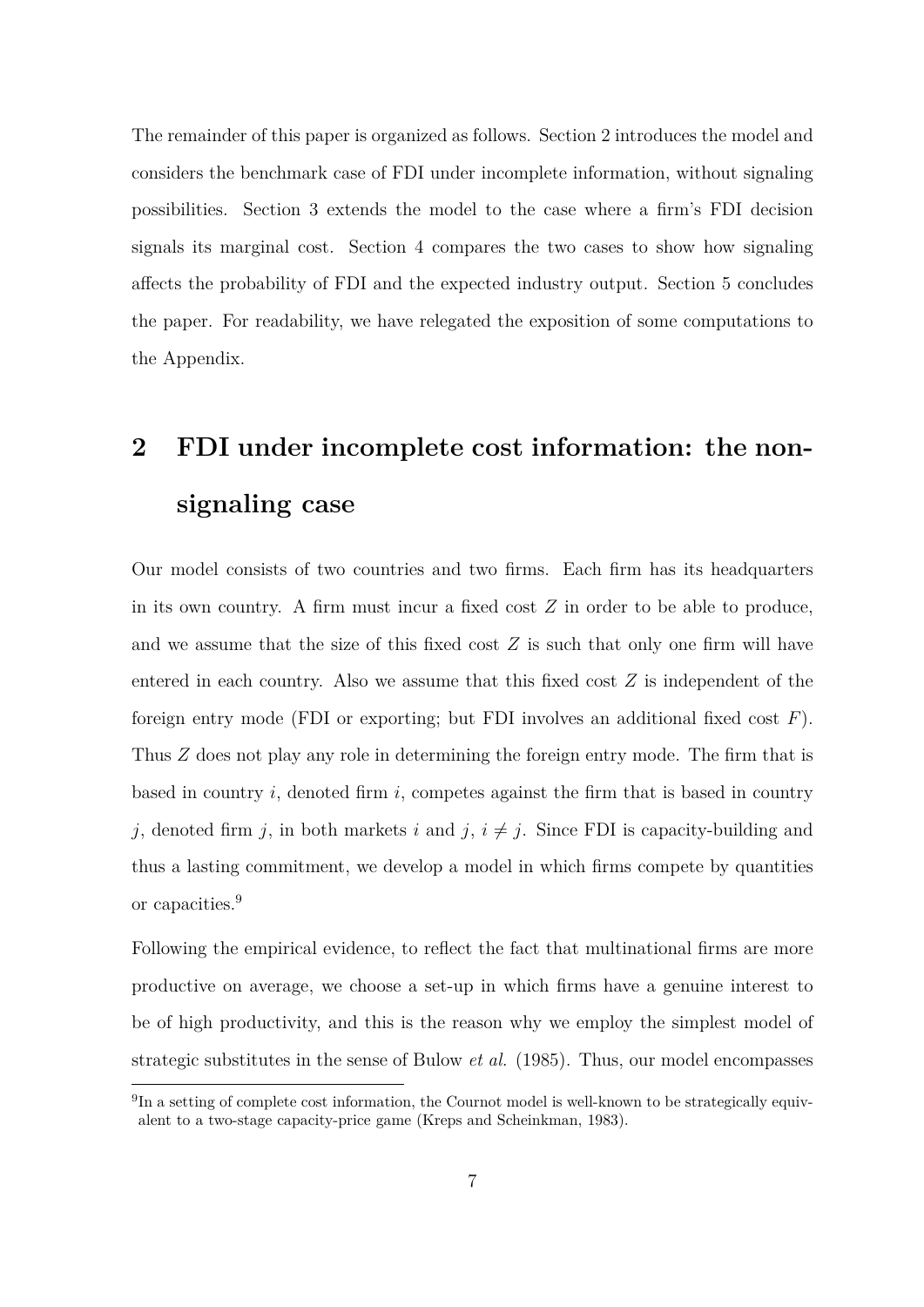the reciprocal dumping model of Brander and Krugman (1983), and the reciprocal FDI model of De Santis and Stähler (2004), along with two additional features: marginal production costs are private information, and FDI may serve as a signal. We defer, however, the signaling aspect of FDI until Section 4. In our model, marginal production costs, denoted *c*, are private information. After market entry (by paying *Z* that is sunk), firms draw their costs from the uniform density distribution, with cumulative distribution function  $\Phi(c) = (c - \alpha)/(\beta - \alpha)$ , where  $\beta$  and  $\alpha$  are the upper and lower bounds, respectively. Thus, our model features both firm heterogeneity and the strategic aspect of private cost information.<sup>10</sup>

We denote by  $q_i^d$  and  $q_i^f$  $i_i^f$  the quantities that firm *i* supplies to its own country's market and to the foreign market (either by exporting or by FDI). Therefore the total quantity supplied in country *i*'s market is  $Q_i = q_i^d + q_j^f$  $j<sup>J</sup>$ . We keep the demand side of the model as simple as possible, and assume that in each country the inverse demand function is given by  $p_k = A - Q_k$ ,  $(k = i, j)$ , as we assume that the two markets are segmented.<sup>11</sup> The trade-off between serving a foreign market via exports or via FDI is as follows. If a firm decides for exports, there is a per-unit trade cost, denoted *t*, that the exporting firm has to cover; if a firm chooses FDI as the entry mode to the foreign market, it becomes a multinational and thus avoids the trade costs, although FDI requires additional fixed investment costs, denoted by *F*. In this respect, we follow the standard literature, featuring the well-known proximity-concentration trade-off.<sup>12</sup> Both the per-unit trade cost and fixed investment costs are common knowledge. For the ease of exposition, we

<sup>10</sup>While the former is similar to Helpman *et al.* (2004), the latter is usually assumed away in the heterogeneous firm literature.

<sup>&</sup>lt;sup>11</sup>Under complete information and symmetry, the assumption of segmented markets is innocuous because equilibrium prices are identical, so there is no reason for arbitrage. In our model, ex-ante symmetry does not imply ex post identical prices. If we allowed for arbitrage, we would have to take into account the probability that prices in the two markets differ by more than trade costs.

 $12$ In this respect, the model is very much in the style of Horstmann and Markusen (1992). The difference is that the two firms in our model can have different (constant) marginal costs, and so asymmetric equilibria (in terms of foreign market entry modes) are possible. In Horstmann and Markusen (1992), however, such equilibria can only occur if firms have increasing marginal costs.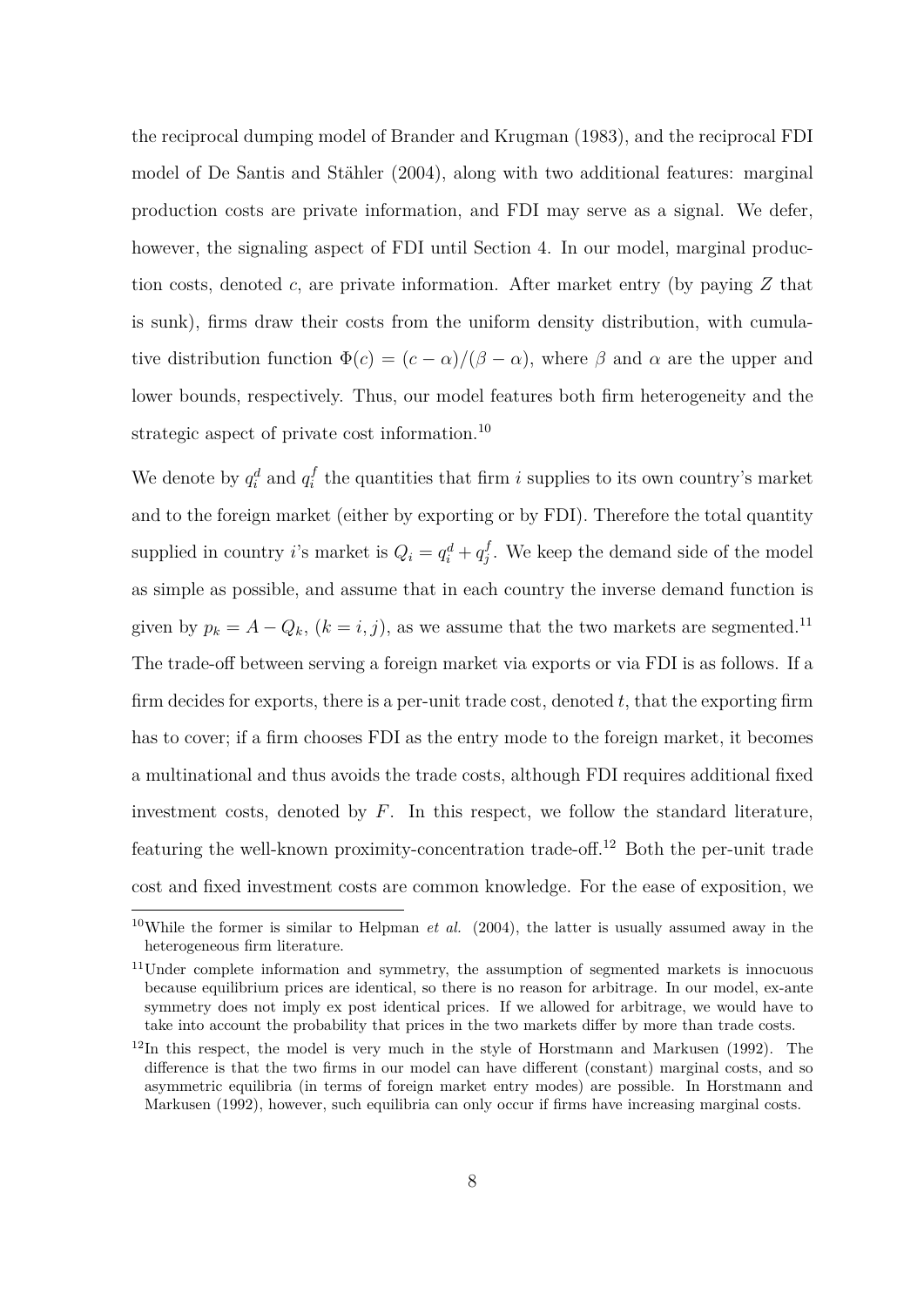focus only on fixed FDI costs; an alternative interpretation would be that this is the difference between aggregate fixed costs of FDI and fixed costs of R&D.

We are now ready to scrutinize the behavior of these two firms and the scope for FDI under incomplete information. In this section, we consider a one-stage game in which FDI cannot serve as a signal: both firms decide on exporting versus FDI at the same time as they decide on their outputs for the domestic and the foreign market. This is, then, a one-stage Bayesian game: when deciding on output levels, firms do not know each other's mode of supply to foreign markets, which is either by exporting or via FDI, nor do they know each other's marginal production costs. Each firm maximizes its expected profits and forms expectations on its rival's costs. These expectations must be rational: each firm knows which type of firms will self-select into which international business mode. We first show that (i) an *interior* solution (i.e., a separating equilibrium) exists such that different types will choose different strategies; and (ii) lower-cost types will choose FDI, whereas higher-cost types will choose exporting (as in the heterogeneous firm models) as to be confirmed in equilibrium. Corner solutions will be examined later.

Let  $\Pi_X(c)$  and  $\Pi_{FDI}(c)$  denote the expected profits of a firm of type *c* when it chooses exporting and FDI, respectively. An *interior* solution requires that there exists a cost type  $\delta \in [\alpha, \beta]$  that is indifferent between exporting and FDI such that  $\Pi_X(c = \delta)$  $\Pi_{FDI}(c = \delta)$ . Consider first foreign firm *j* that forms expectations about its rival *i*'s cost in the domestic market *i*. This rival does not face any trade costs in serving its domestic market, and hence firm *j*'s expectation of firm *i*'s marginal cost of serving market *i* is simply the expected value of *c* :

$$
E_j(c_i^d) = \int_{\alpha}^{\beta} c \frac{1}{\beta - \alpha} dc = (\beta + \alpha)/2.
$$

Now consider domestic firm *i* forming expectations on the cost of its rival *j* in the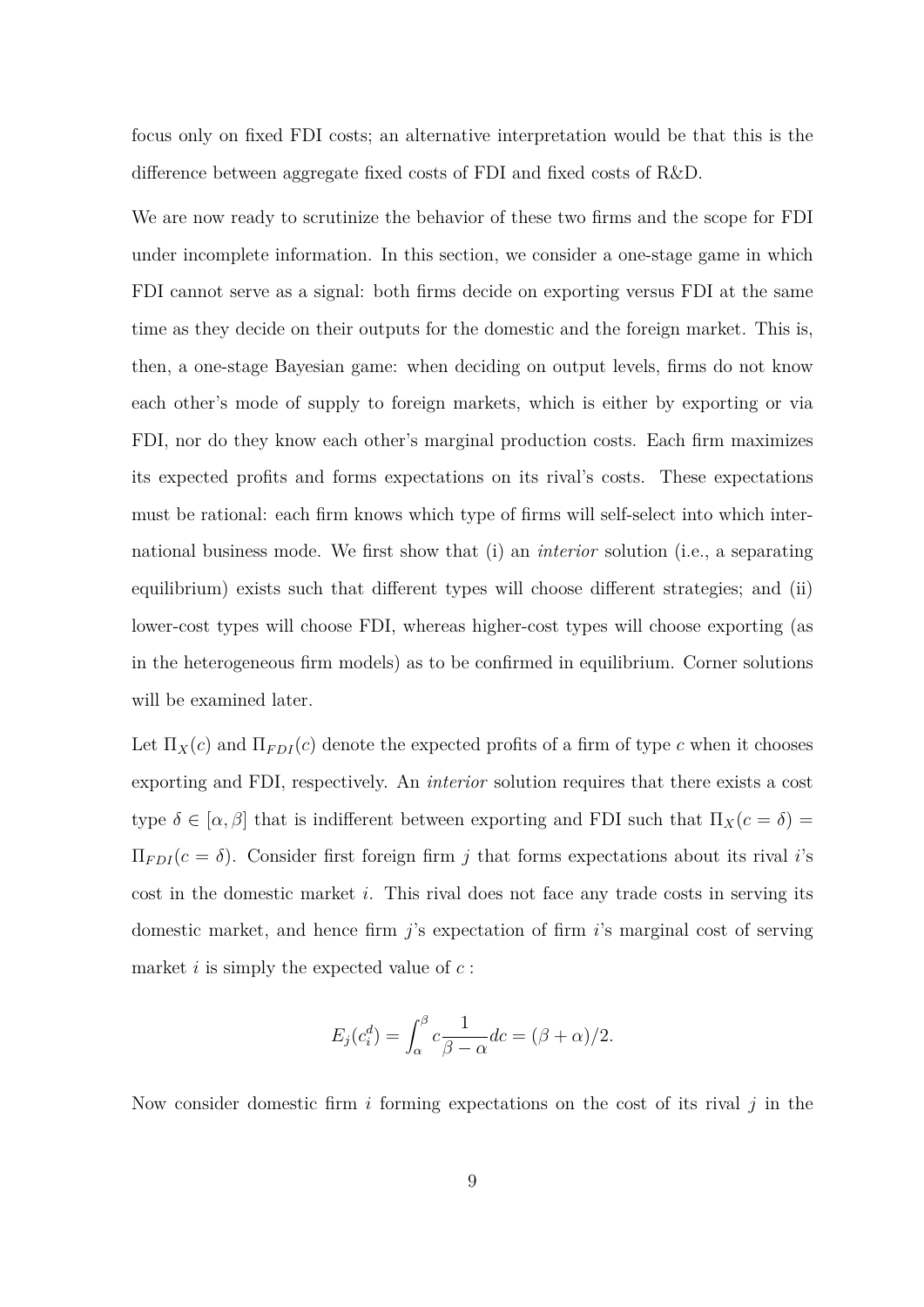domestic market. If firm *j* serves country *i* by exports, then it will have to bear a per-unit trade cost *t*. Given the uniform distribution, firm *i* believes that firm *j* will choose the export mode with probability  $(\beta - \delta)/(\beta - \alpha)$ , and the FDI mode with the complimentary probability,  $(\delta - \alpha)/(\beta - \alpha)$ . If firm *j* opts for FDI, then its marginal cost does not include *t*. Consequently, firm *i*'s expectation of firm *j*'s marginal cost in market *i* is equal to

$$
E_i(c_j^f) = \int_{\alpha}^{\delta} c \frac{1}{\beta - \alpha} dc + \int_{\delta}^{\beta} (c + t) \frac{1}{\beta - \alpha} dc = \frac{\beta + \alpha}{2} + \frac{t(\beta - \delta)}{\beta - \alpha}.
$$

By a similar reasoning, firm *i*'s expectation of firm *j*'s marginal cost of supplying market *j* is equal to  $E_i(c_j^d) = (\beta + \alpha)/2$ , and firm *j*'s expectation of firm *i*'s marginal cost of supplying market *j* is equal to  $E_j(c_i^f)$  $f_i^f$ ) = ( $\beta + \alpha$ )/2 + *t*( $\beta - \delta$ )/( $\beta - \alpha$ ).

We now look at the optimal output decisions of the firms. To save on notation, we introduce the parameters  $\Delta$  and M, defined as follows:

## **Definition 1**  $\Delta = 2A + (\beta + \alpha)/2$ *, and*  $M = (\beta - \alpha)$ *.*

Clearly, *M* is the size of the support of the set of possible cost types. It is a measure of the degree of ex-ante heterogeneity. Each firm maximizes its expected profits,  $\Pi_X(c)$  or  $\Pi_{FDI}(c)$ , when it serves the foreign market by exports or by FDI, respectively, taking into account the rival's expected costs. From the first-order conditions, the outputs supplied to country *i* by the two firms are

$$
q_i^d = \frac{\Delta + 2t\left(\frac{\beta - \delta}{M}\right) - 3c_i}{6}, \quad q_j^f(m_j) = \frac{\Delta - t\left(\frac{\beta - \delta}{M}\right) - 3c_j^f(m_j)}{6},
$$

where the subscript denotes the location of a firm's headquarters; the superscript denotes the target market; and  $m_j$  is the entry mode chosen by firm  $j$  (i.e.,  $m_j$  is either exporting, *X*, or  $FDI$ ).<sup>13</sup> Thus  $c_j^f$  $j_j(X) = c_j + t$  (when firm *j* exports to country *i*),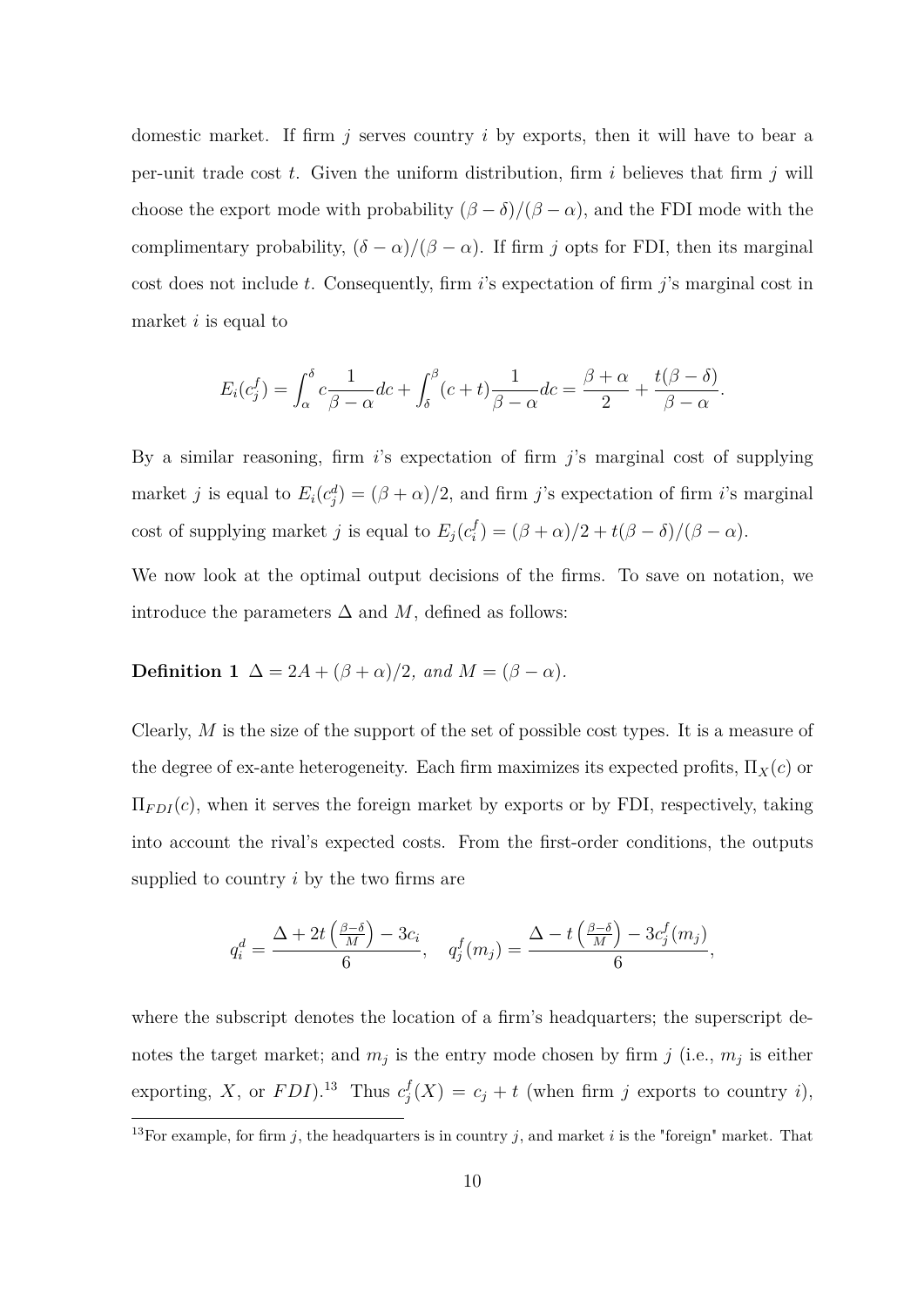and  $c_i^f$  $j_f(FDI) = c_j$  (when firm *j* undertakes FDI in country *i*). Similarly, the outputs supplied to market *j* are

$$
q_j^d = \frac{\Delta + 2t\left(\frac{\beta - \delta}{M}\right) - 3c_j}{6}, \quad q_i^f(m_i) = \frac{\Delta - t\left(\frac{\beta - \delta}{M}\right) - 3c_i^f(m_i)}{6}.
$$

where  $c_i^f$  $f_i(X) = c_i + t$  and  $c_i^f$  $J_i^J(FDI) = c_i$ . In order to focus on the export-FDI trade-off, we assume that all outputs are positive throughout the paper. Otherwise, some types of firms would not produce at all, and this would not change our essential results except the exposition and expressions would be more cumbersome.

Given the optimal outputs in this Bayesian game, we can now compute the expected profits of the exporting firm, and of the firm undertaking FDI (after subtracting the fixed FDI cost *F*) given its cost type *c*:

$$
\Pi_X(c) = \frac{\left(\Delta - t\left(\frac{\beta - \delta}{M}\right) - 3(c + t)\right)^2}{36},\tag{1a}
$$

$$
\Pi_{FDI}(c) = \frac{\left(\Delta - t\left(\frac{\beta - \delta}{M}\right) - 3c\right)^2}{36} - F.
$$
\n(1b)

A firm of cost type *c* prefers FDI over exporting if  $\Pi_{FDI}(c) > \Pi_X(c)$ . Therefore, given *δ*, for a firm with marginal production cost *c*, FDI is the preferred mode of supply when the fixed FDI cost is sufficiently small such that

$$
F < \frac{t}{12} \left( 2\Delta - 6c - 2t \left( \frac{\beta - \delta}{M} \right) - 3t \right).
$$

As can be deduced from eq. (1a), a higher cost *c* will reduce the expected profits under the FDI mode by more than those under the export mode:  $\partial \Pi_{FDI}/\partial c < \partial \Pi_X/\partial c < 0$ . This confirms that if an interior solution exists, the lower-cost firms opt for FDI, while the higher-cost firms prefer exporting. Given  $F$ , we can determine the indifferent type

is why we use the symbol  $q_j^f$  in the above equation.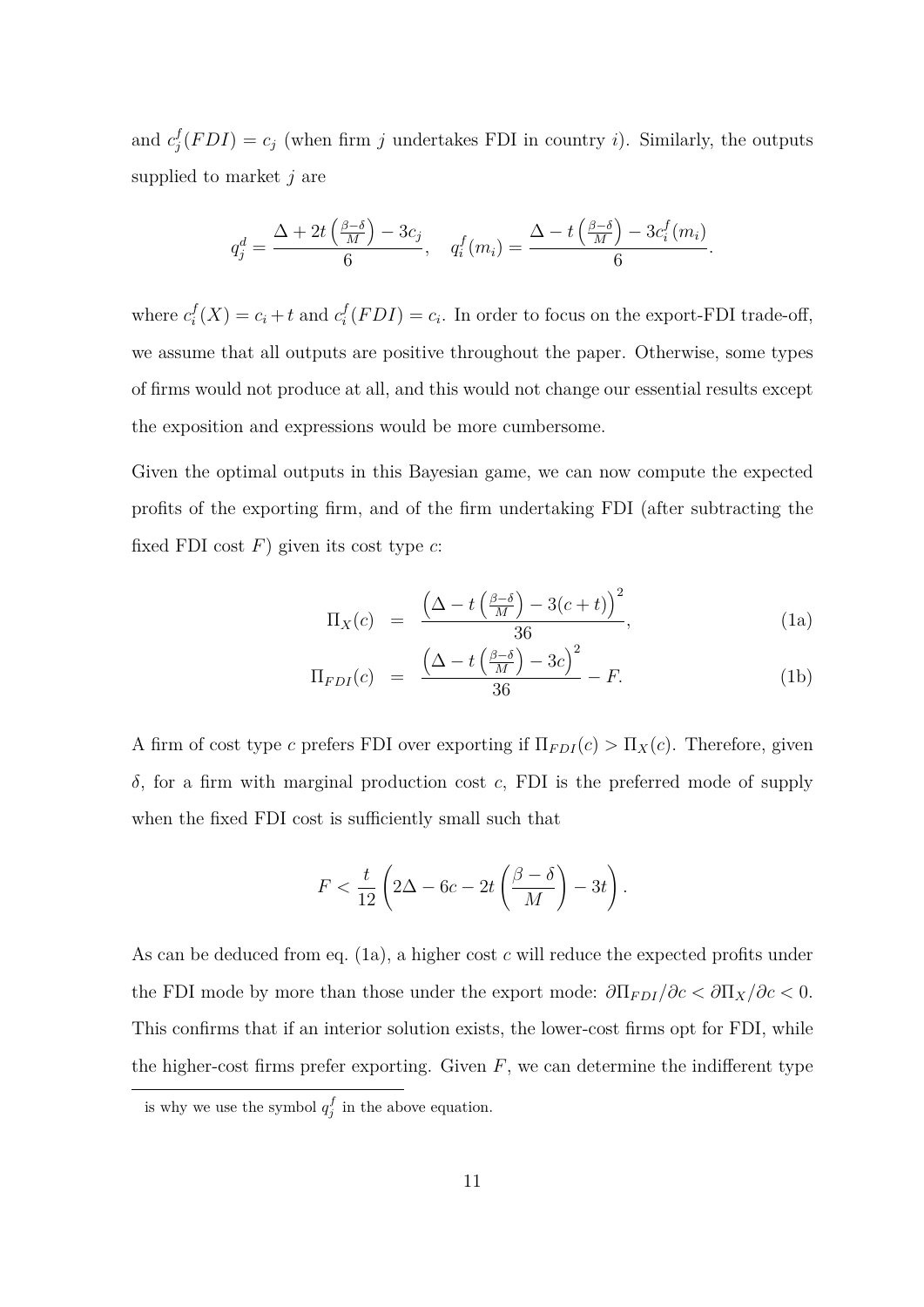$δ$  by solving eq.  $(2):^{14}$ 

$$
F = \frac{t}{12} \left( 2\Delta - 6\delta - 2t \left( \frac{\beta - \delta}{M} \right) - 3t \right).
$$
 (2)

We want to impose stability for our model: reducing fixed costs will, *ceteris paribus*, enable a wider range of firm types to undertake FDI. This is guaranteed by:<sup>15</sup>

#### Assumption 1  $t < 3M$ .

We can also scrutinize the corner solutions and demonstrate that the co-existence of exporters and multinationals is not a *knife-edge* case. All firms will prefer exporting over FDI when fixed FDI costs are sufficiently large. Let  $F'$  denote the threshold level of fixed FDI costs above which even the most efficient firm would prefer exporting to undertaking FDI. Thus,  $F'$  is set such that the lowest-cost firm is indifferent between trade and FDI  $(c = \delta = \alpha)$ :

$$
F' = \frac{t}{12}(2\Delta - 6\alpha - 5t).
$$

We call  $F'$  the *multinational-annihilating* threshold of fixed costs under non-signaling. Similarly, we can show that all firms will prefer FDI over exporting when fixed FDI costs are sufficiently small. Let  $F''$  denote the threshold level of fixed FDI costs below which even the least efficient firm would prefer undertaking FDI to exporting. Thus,  $F''$ 

<sup>&</sup>lt;sup>14</sup>As we will show below, for  $\delta$  to belong to the interval  $[\alpha, \beta]$ , fixed costs *F* must belong to some interval  $[F_L, F_H]$ .

<sup>&</sup>lt;sup>15</sup>Given  $F > 0$  and  $t > 0$ , we must find a fixed point,  $\delta$ , of the mapping  $\Omega : [\alpha, \beta] \to [\alpha, \beta]$ , where  $\Omega(\delta) \equiv (1/6)[2\Delta - 3t - 2(t/M)\beta - 12(F/t) + 2(t/M)\delta]$ . This fixed point changes as *F* changes. The graph of the function  $\Omega(\delta)$  shifts down as F increases. This will result in a lower value for the fixed point *iff* the slope of the graph is less steep than the 45-degree line: *iff*  $(t/3M) < 1$ . Imposing this condition amounts to requiring stability. For a more formal discussion of this stability requirement, see Appendix A.1.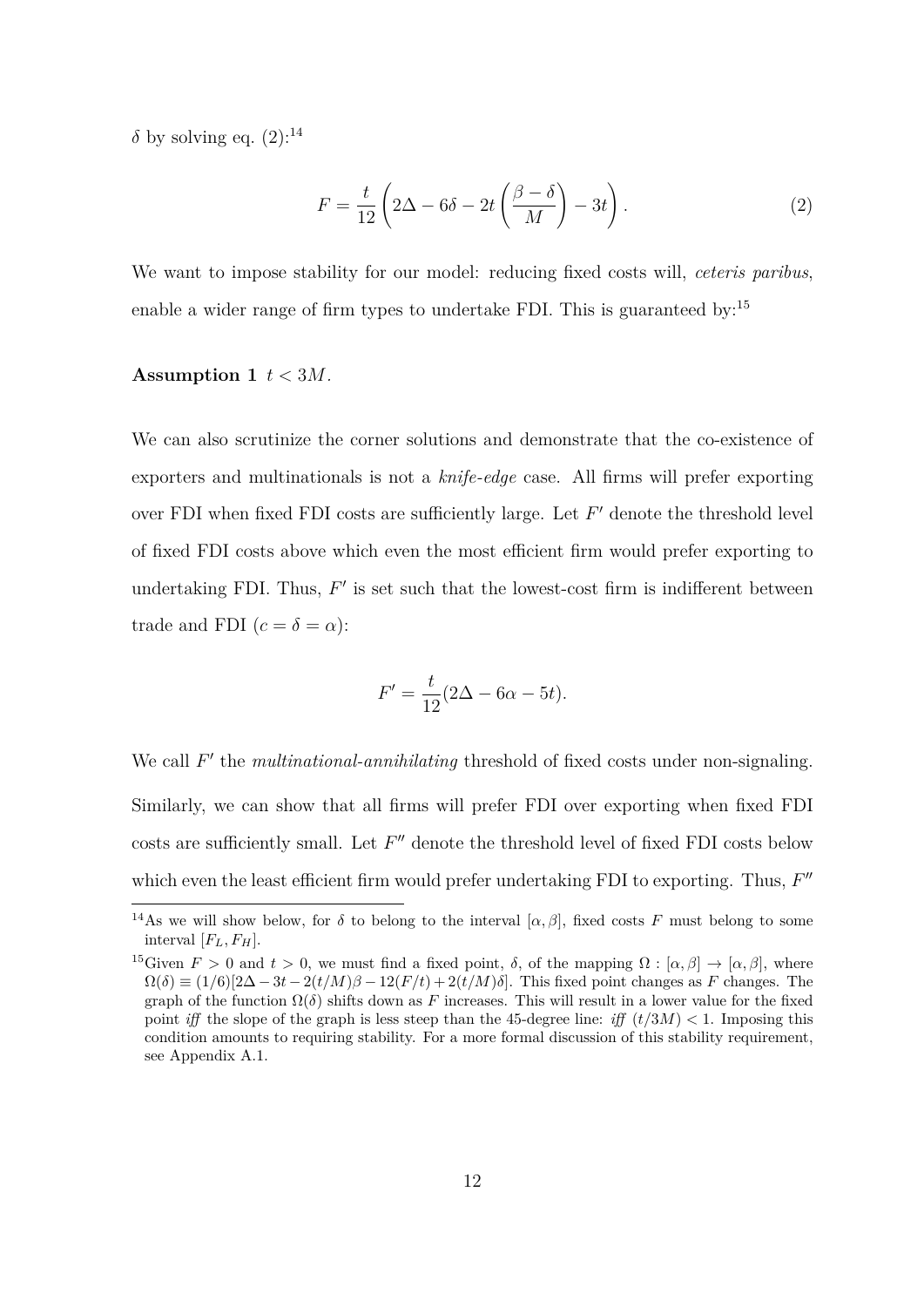is set such that the highest-cost firm is indifferent between trade and FDI  $(c = \delta = \beta)$ :

$$
F'' = \frac{t}{12}(2\Delta - 6\beta - 3t).
$$

We call  $F''$  the *multinational-facilitating* threshold of fixed costs under non-signaling. By invoking Assumption 1, we can show that

$$
F' - F'' = t\left(\frac{3M - t}{6}\right) > 0.
$$

This shows that there exists a non-degenerate interval of fixed costs,  $[F'', F']$ , and for any *F* that lies in the interior of this interval, there is a corresponding threshold cost type,  $\delta(F)$ , where  $\alpha < \delta(F) < \beta$ , such that firms with marginal cost  $c < \delta(F)$  will choose FDI and firms with marginal cost  $c > \delta(F)$  will choose exporting.

What role does firm heterogeneity play for the co-existence of multinational firms and exporters? We can measure an increase in firm heterogeneity by a mean-preserving spread of the probability distribution  $\Phi(c)$ . We find that:

**Proposition 1 (Mean-Preserving Spread I)** *An increase in heterogeneity at the firm level makes diversity of international business strategies more likely because it widens the range of fixed costs consistent with sorting. The measure of this widening is expressed by*  $\partial (F' - F'') / \partial M = t/2 > 0$ *.* 

Thus, firm heterogeneity is the key for the co-existence of exporters and multinationals. We can conclude that the same ranking of firms in terms of their productivity (as in heterogeneous firm models) in a model of incomplete information (such that more efficient firms undertake FDI, whereas less efficient firms self-select into exporting) and the greater the degree of ex-ante firm heterogeneity, the more likely we will observe a diversity of international business strategies.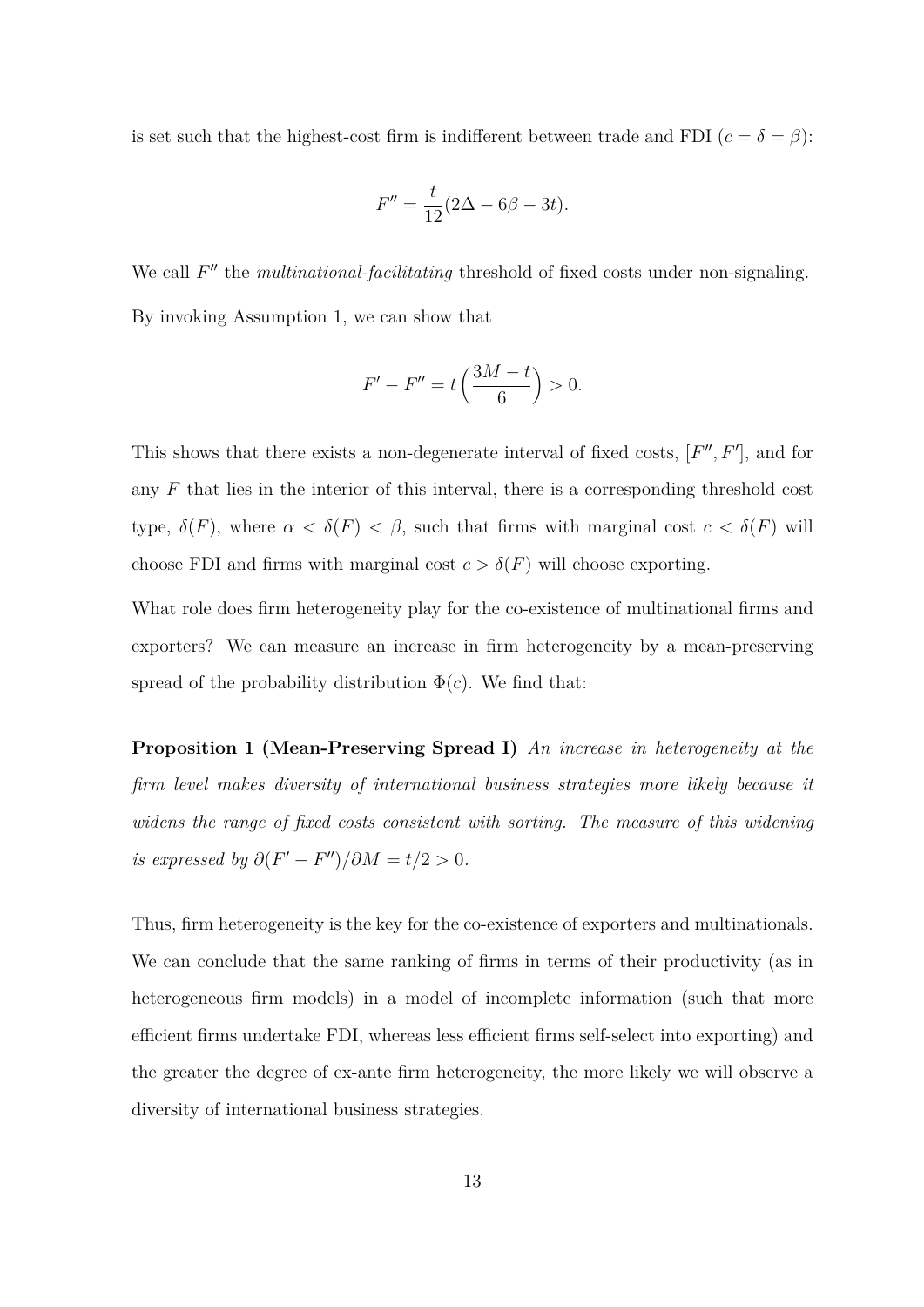## **3 FDI as a signal of productivity**

In the preceding section, we have assumed that FDI does not serve as a cost signal. In this section, we will explore how firms behave when FDI is an observable activity which precedes output decisions. For this purpose, we employ a two-stage Bayesian game. In the first stage, firms decide on the mode of supply: FDI or exporting. In the second stage, having observed the rival's mode of entry, each firm chooses its outputs for the two segmented markets. We look for a perfect Bayesian-Nash equilibrium in which FDI serves as a signal. After receiving the signal sent by the rival, firms will use the information to update their beliefs about the rival's marginal production costs, and in equilibrium this update must be consistent with the self-selection into exporting and FDI. In the first stage, however, the foreign market entry decision must be made without knowing the rival's decision.

We solve the problem backwards. First, we characterize the *Stage 2* equilibrium outputs of the firms, given their knowledge of what have taken place in Stage 1. Let *δ<sup>s</sup>* denote the type of the firm that is indifferent between exporting and FDI when firms make their entry mode decisions in Stage 1. At the beginning of Stage 2, there are four possible observations, which we call *Outcomes 1* to *4*, and the details of which are elaborated in Appendix A.2.

Under *Outcome 1*, both firms opt for FDI. Then each firm uses the FDI signal to update its beliefs about the range of marginal production costs that the other firm operates in. In this case, they both signal that they are lower-cost firms, and this changes the nature of competition in the product market.

Under *Outcome 2*, firm *i* undertakes FDI, but firm *j* exports. In this case, firm *i* signals that its marginal production costs are in the range  $(\alpha, \delta_s)$ , whereas firm *j* signals that its marginal production costs are in the range  $(\delta_s, \beta)$ . Since firm *i* has chosen to be multinational, firm *j*'s expectation about firm *i*'s marginal cost is the same for both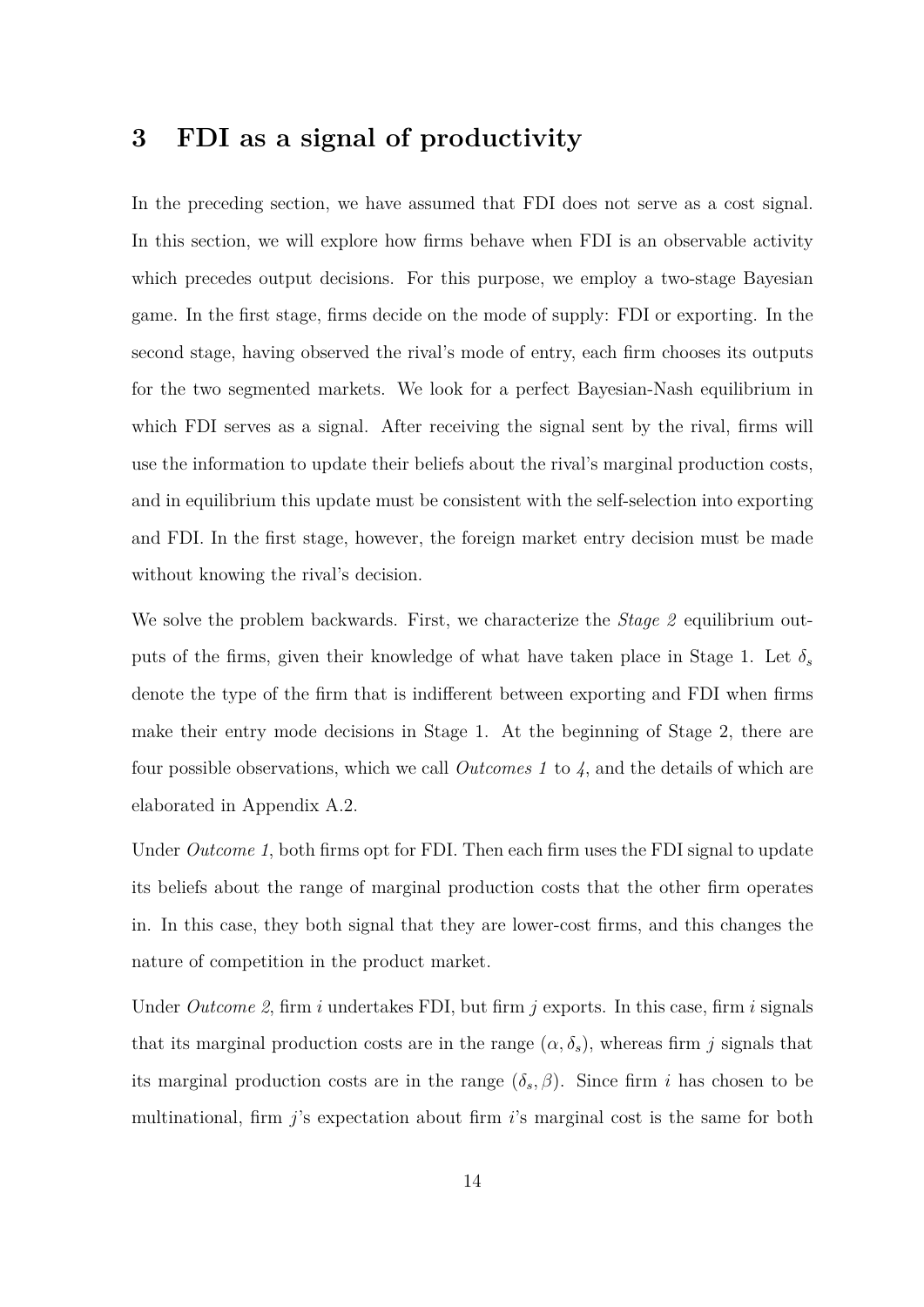markets. In contrast, firm *j* has signaled that it is operating in the high-cost range, and since this makes firm *j* an exporter, it will be expected to suffer a further disadvantage in firm *i*'s home market due to trade costs.

The *no-FDI* signal sent by firm *j* has two implications for firm *i*: it learns that (i) the rival is relatively weak because it is in the high-cost range, and (ii) the rival is even weaker in firm *i*'s home market, due to trade costs. It goes without saying that *Outcome 2* would be most favorable for firm *i*.

*Outcome 3* is simply a mirror image of *Outcome 2* : firm *i* does not undertake FDI, but firm *j* does. *Outcome 4* occurs when both firms signal that their marginal production costs are in the high-cost range  $(\delta_s, \beta)$ .

We can then derive the expected profit (formed in Stage 1) of a firm whose realized marginal cost is *c*, *conditional* on its international business strategy. In forming this expectation, the firm knows that it faces two different possible actions by the other firm: (i) with probability  $(\delta_s - \alpha)/M$ , the rival firm's cost is sufficiently low that it chooses the FDI mode, and (ii) with the complementary probability,  $(\beta - \delta_s)/M$ , the rival firm's cost is sufficiently high that it prefers exporting. Appendix A.2 shows that FDI is the preferred mode of supply for a firm of type *c*, when fixed FDI costs are sufficiently small such that

$$
F_s < \frac{M(4\Delta + \beta - 2\delta_s + \alpha) + 4t(4\Delta + \beta - 3\delta_s + 2\alpha - 8t) - 12c(4t + M)}{72}.
$$

As for firm behavior across different cost ranges, Appendix A.2 shows that, as *c* increases, the exporting firm's expected total profits decrease by less than the decrease in the multinational's expected total profits. This confirms that if an interior solution exists, it will be the lower-cost firms that opt for FDI, whereas the higher-cost firms will prefer exporting.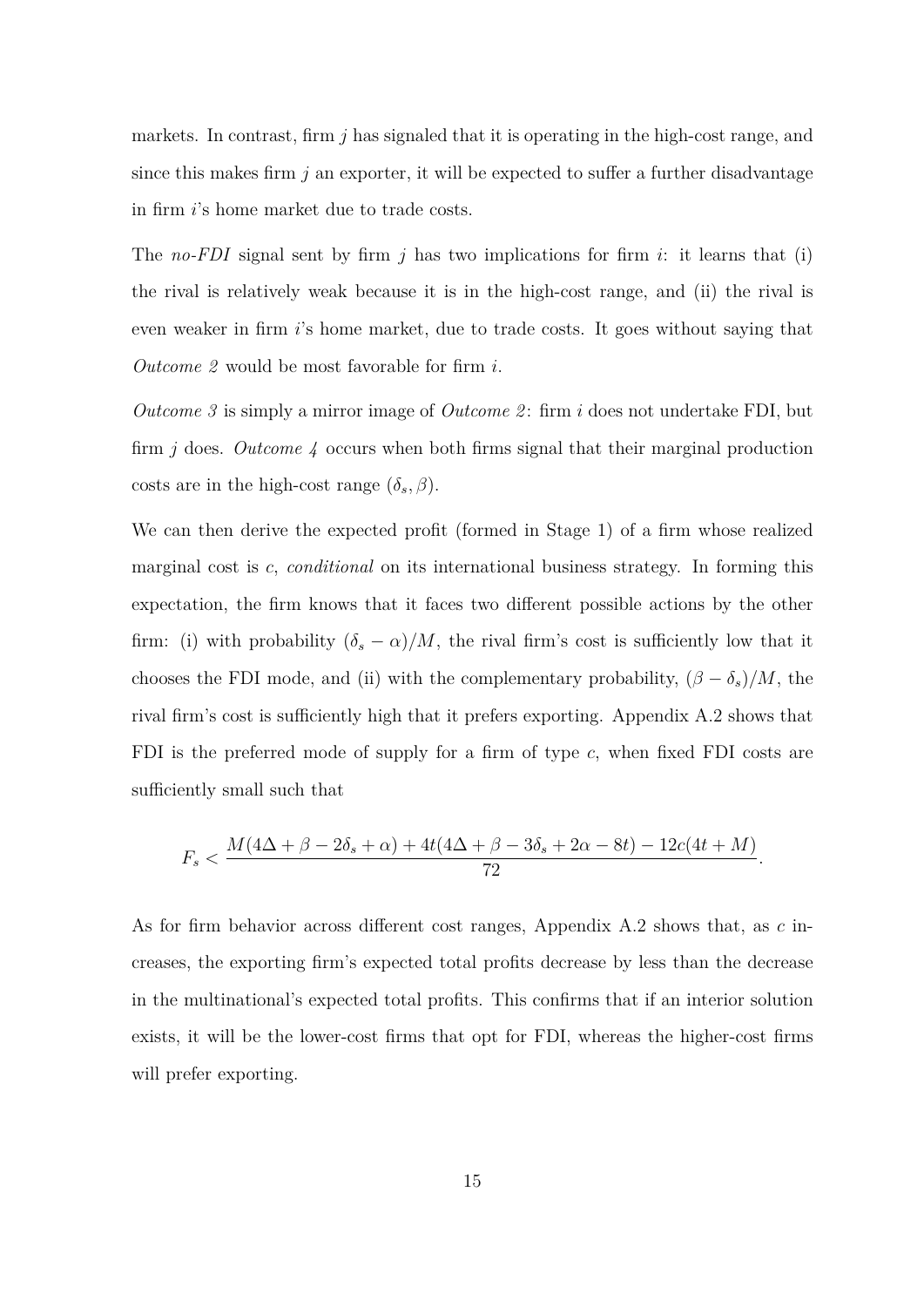We can solve for the indifferent type  $c = \delta_s$ :

$$
F_s = \frac{M(4\Delta + \beta - 2\delta_s + \alpha) + 4t(4\Delta + \beta - 3\delta_s + 2\alpha - 8t) - 12\delta_s(4t + M)}{72}.
$$
 (3)

We observe that  $d\delta_s/dF_s < 0$ , irrespective of the size of t. Let us now look at the scope for the co-existence of multinationals and exporters. All firms prefer trade over FDI when fixed FDI costs are sufficiently large. Let  $F'_{s}$  denote the threshold level of fixed FDI costs above which even the most efficient firm would prefer exporting to undertaking FDI. Thus,  $F'_s$  is set such that the lowest-cost firm is indifferent between trade and FDI  $(c = \delta_s = \alpha)$ :

$$
F'_{s} = \frac{M(4\Delta + M - 12\alpha) + 4t(4\Delta + M - 12\alpha - 8t)}{72}.
$$

We call  $F'_{s}$  the *multinational-annihilating* threshold of fixed costs under signaling.

Similarly, we can show that all firms prefer FDI over exporting when fixed FDI costs are sufficiently small. Let  $F''_s$  denote the threshold level of fixed FDI costs below which even the least efficient firm would prefer undertaking FDI to exporting. Thus,  $F''_s$  is set such that the highest-cost firm is indifferent between trade and FDI  $(c = \delta_s = \beta)$ :

$$
F_s'' = \frac{M(4\Delta - 12\beta - M) + 8t(2\Delta - 6\beta - M - 4t)}{72}.
$$

We call  $F''_s$  the *multinational-facilitating* threshold of fixed costs under signaling. Clearly,

$$
F'_{s} - F''_{s} = \frac{M(30t + 7M)}{36} > 0.
$$

This shows that in the signaling case, there exists a non-degenerate interval of fixed costs,  $[F''_s, F'_s]$ , and for any  $F_s$  that lies in the interior of this interval, there is a corresponding threshold cost type,  $\delta_s(F_s)$ , where  $\alpha < \delta_s(F_s) < \beta$ , such that firms with marginal cost  $c < \delta_s(F_s)$  will choose FDI and firms with marginal cost  $c > \delta_s(F_s)$  will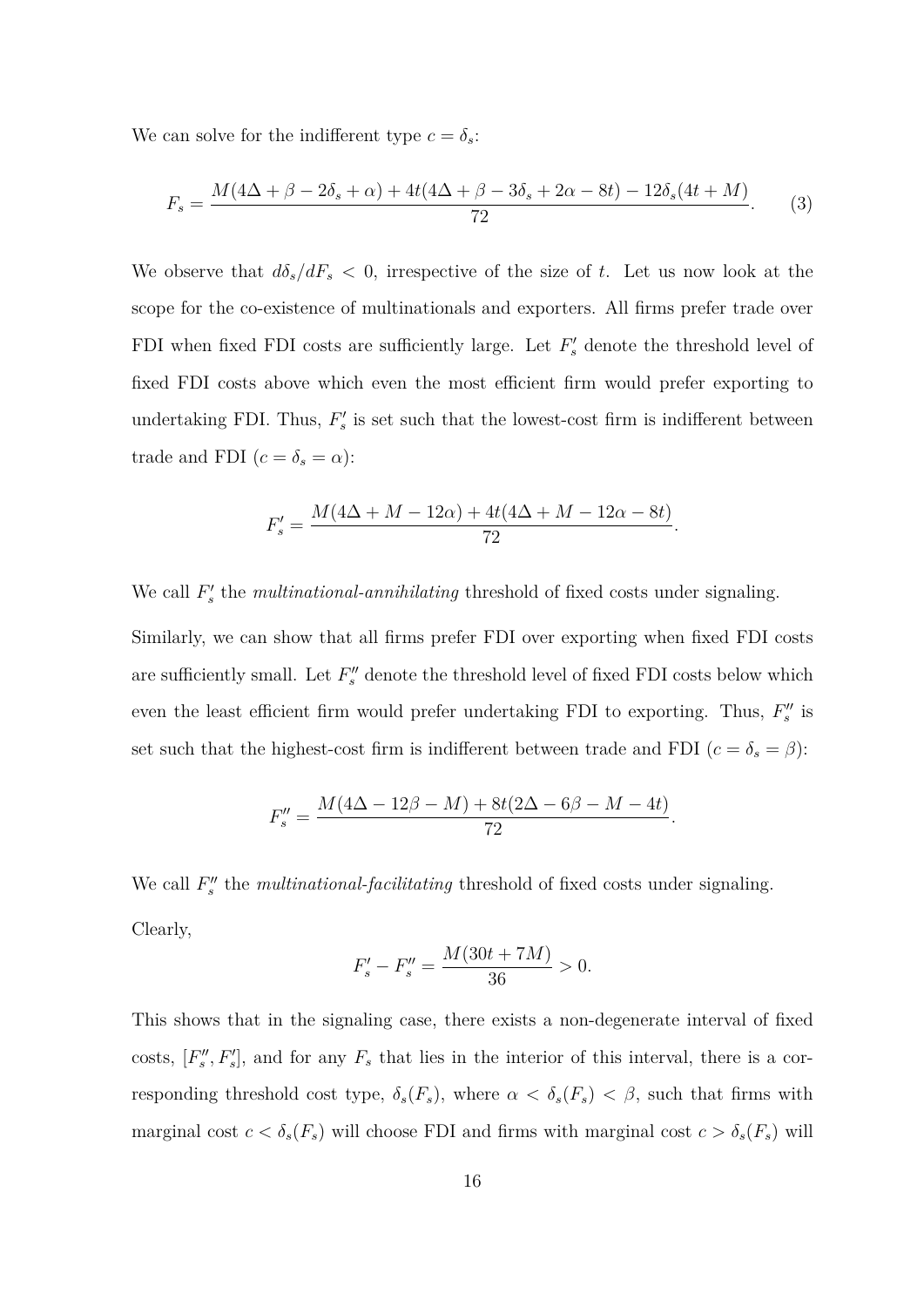choose exporting. The following result shows that firm heterogeneity plays qualitatively a similar role as in the non-signaling case.

**Proposition 2 (Mean-preserving spread II)** *An increase in heterogeneity at the firm level makes diversity of international business strategies more likely in the signaling case because it widens the range of fixed costs consistent with sorting. The measure of this widening in the signaling case is expressed by*  $\partial (F_s' - F_s'') / \partial M = (15t + 7M)/18 > 0$ .

Thus, we find that when FDI serves as a signal, the co-existence of exporters and multinationals remain possible within a range of fixed FDI costs, and this range widens with an increase in heterogeneity of cost types. In the next section, we will explore the main differences between the non-signaling and the signaling cases.

#### **4 The signaling effect of FDI**

The objective of this section is to determine how signaling alters the probability of FDI and the expected industry output. We compare the results of Section 2 (where FDI cannot be used as a signal) with the results of Section 3 (where FDI can serve as a signal). Let us start with the comparison of the threshold levels of fixed investment costs. We observe that

$$
F_s' - F' = \frac{M(4\Delta - 12\alpha + 4t + M)}{72} + \frac{t(2\Delta - 6\alpha - t)}{36} > 0, \quad (4a)
$$

$$
F_s'' - F'' = \frac{M(4\Delta - 12\beta - 8t - M)}{72} + \frac{t(2\Delta - 6\beta - 7t)}{36} > 0, \text{ (4b)}
$$

$$
(F'_s - F''_s) - (F' - F'') = \frac{(7M^2 + 6t^2 + 12Mt)}{36} > 0.
$$
 (4c)

Eq. (4) shows that the signaling effect of FDI shifts both thresholds up, and leads to a wider range of fixed FDI costs in which we have the co-existence of exporters and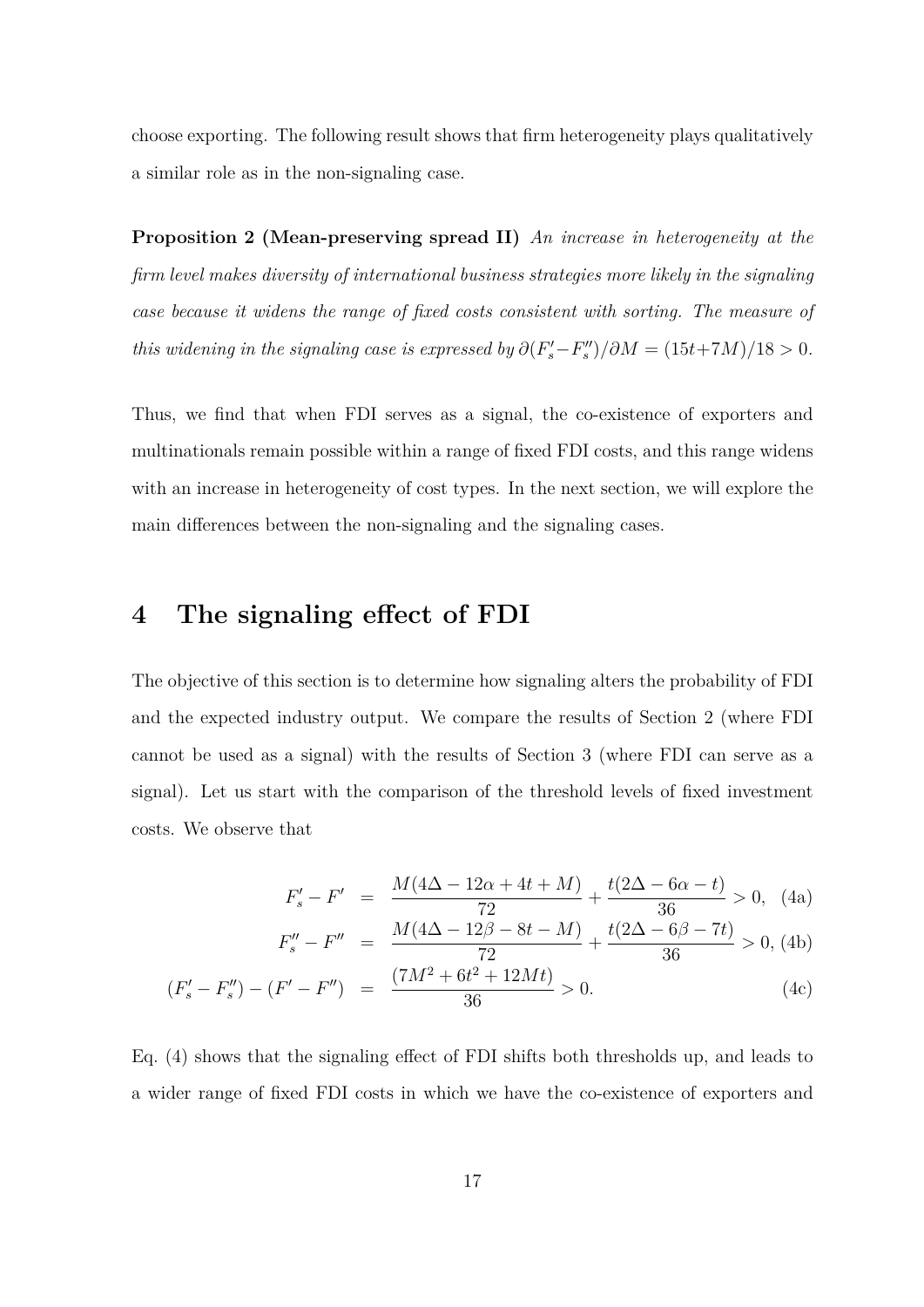multinationals. Figure 1 illustrates these result, and shows the indifferent types as a function of fixed costs.



Figure 1: Indifferent types with and without signaling.

In Figure 1, fixed costs  $(F)$  are on the horizontal axis, and the cost realizations of firms  $(c \in [\alpha, \beta])$  are on the vertical axis. The indifferent types in the benchmark case (where FDI cannot be used as a signal) are represented by the fine black line  $(\delta)$ , below which firms opt for FDI, and above which firms export. When FDI can serve as a signal, the line representing the indifferent types is the thick black line  $(\delta_s)$ : it is flatter than the fine black line  $(\delta)$ , as can be seen using eq. (4c). Furthermore it lies to the right of the fine black line  $(\delta)$ . For cost types above the line  $\delta_s$ , firms export. Below the line  $\delta_s$ , firms opt for FDI. The area with horizontal-hatching (between the two downward-sloping lines  $\delta$  and  $\delta$ <sup>*s*</sup>) clearly shows that the strategic signaling effect of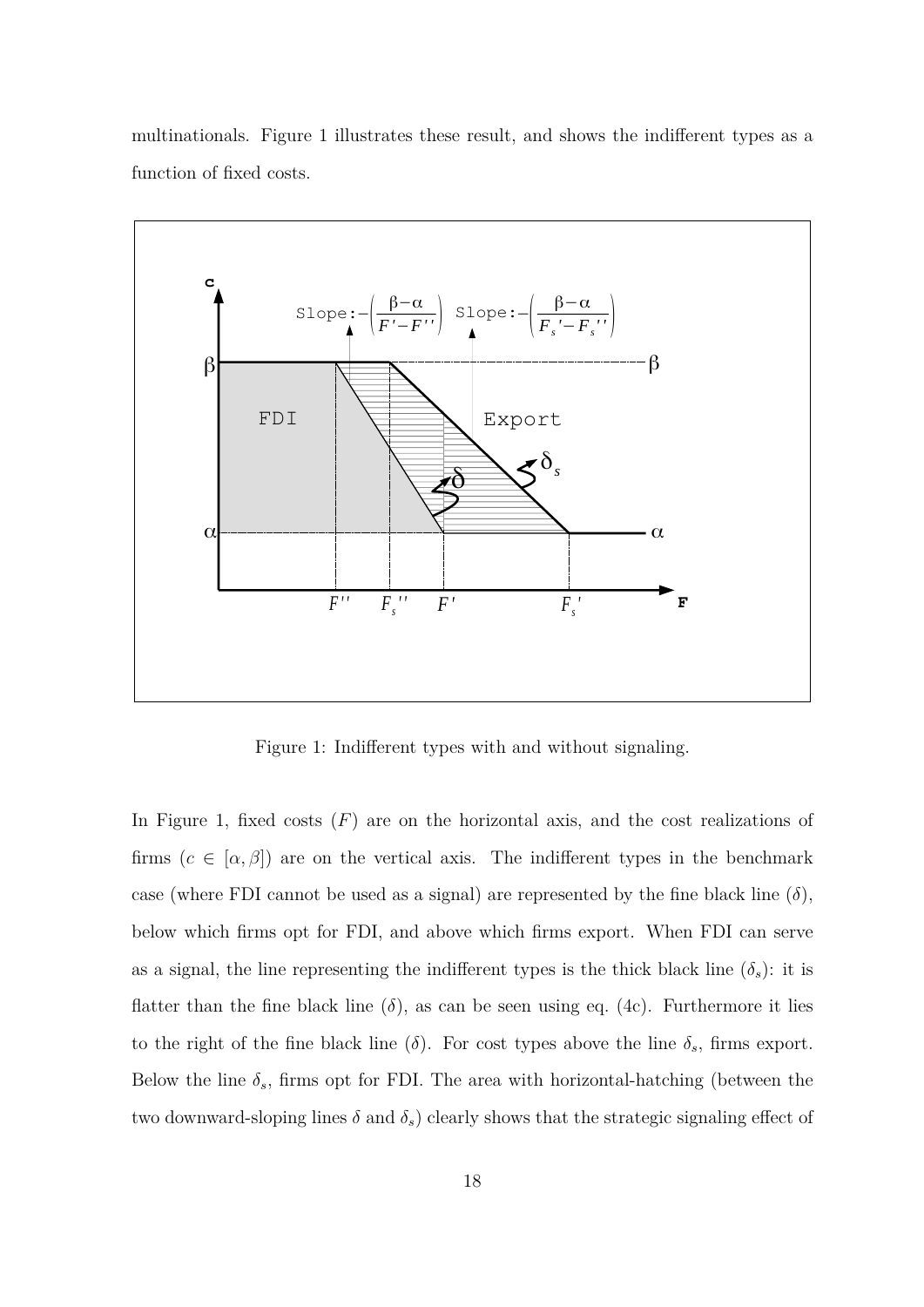FDI incentivizes some (less efficient) firms to switch their entry decision from exports to FDI.

As for the corner solutions, below  $F''_s$  (in the signaling case) and  $F''$  (in the benchmark case), all types opt for FDI; above  $F'_{s}$  (in the signaling case) and  $F'$  (in the benchmark case), all types prefer exporting, which leads to the horizontal lines in Figure 1. As is clear from Figure 1, and from the comparison of the threshold levels of fixed investment costs, the signaling effect of FDI makes FDI more likely, both in terms of the levels of fixed cost thresholds, and in terms of the size of the range of fixed investment costs. Furthermore, the change in the indifferent type with the critical fixed FDI costs is smaller in absolute terms in the case of signaling, as can easily be seen from differentiating and comparing eq. (2) and eq. (3). We summarize these findings in:

**Proposition 3 (Comparing the threshold fixed costs)** *(i) The probability of FDI is larger if FDI can serve as a signal. (ii) With or without signaling, an increase in firm heterogeneity increases the range of fixed costs in which different types will choose different international business strategies, however the quantitative effect of an increase in firm heterogeneity is more pronounced in the signaling case.*

**Proof.** The first part follows immediately from eq. (4a) and from Figure 1, whereas the second part follows from  $\partial [(F'_s - F''_s) - (F' - F'')] / \partial M = (6t + 7M) / 18 > 0.$ 

Since the indifferent type and the critical fixed FDI costs are inversely related, a direct implication of Proposition 3 is that more firms undertake FDI if FDI can serve as a signal because  $\delta_s \geq \delta$  for any given fixed FDI costs (see Figure 1). This clear result in terms of the FDI probability indicates that consumers are likely to benefit from the signaling effect of FDI.

Let us now turn to the expected outputs. The details of the computation of the expected outputs are cumbersome, in particular for the case where FDI can serve as a signal of productivity (we must go through all four possible cases). These computations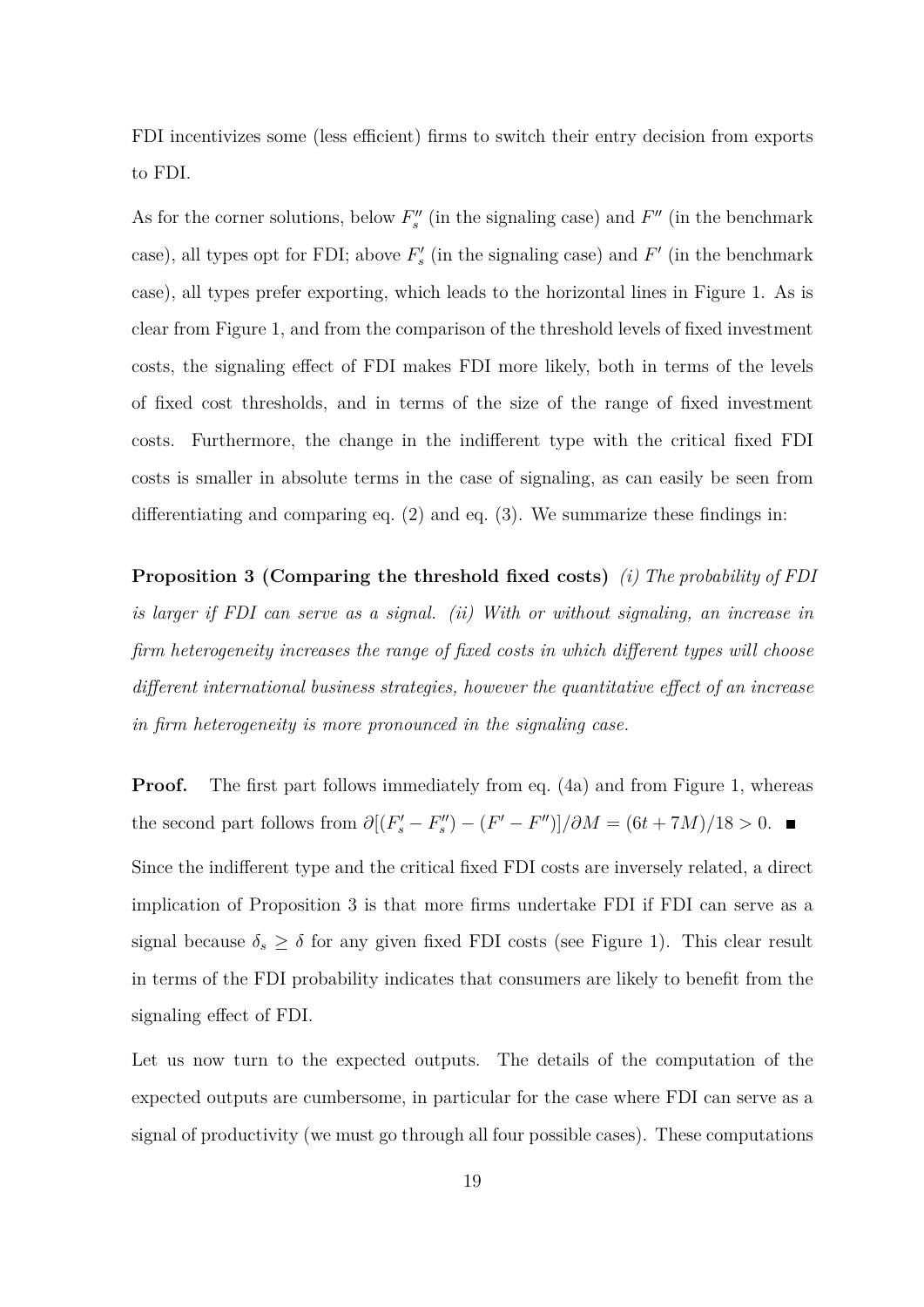are reported briefly in Appendix 3. If FDI cannot be used as a signal of productivity, the computation of expected outputs is easier because the expected output of a firm in the local market does not depend on its international business strategy.

The details of the computations for both cases are included in Appendix A.3. Let  $E[Q_k^s]$ (respectively,  $E[Q_k]$ ) denotes the expected aggregate supply to market k if FDI can (cannot) be a cost signal. The difference between the two expected aggregate supplies are

$$
E[Q_k^s] - E[Q_k] = \left(\frac{2\Delta - 3(\beta + \alpha) - \frac{2t(\beta - \delta_s)}{M}}{6}\right) - \left(\frac{2\Delta - 3(\beta + \alpha) - \frac{2t(\beta - \delta)}{M}}{6}\right)
$$
  
=  $\frac{t(\delta_s - \delta)}{3M} \ge 0$ , as  $\delta_s \ge \delta$ , for any given *F* (see Figure 1). (5)

This immediately leads to:

**Proposition 4** *Expected aggregate supply to each market is larger if FDI can serve as a signal of productivity.*

Since the model is symmetric, this result applies also to the change in the expected world-wide (total) outputs of the firms. We are able to decompose the output changes into the changes in the two markets that the firms operate in. We find that the signaling effect of FDI makes each firm achieve a bigger market share in the foreign market (compared to the non-signaling case).

**Proposition 5** *The opportunity to use FDI as a signal of productivity reduces both firms'* expected sales in their respective home markets by  $t(\delta_s - \delta)/3M$ , but increases *their expected sales in the foreign markets by*  $2t(\delta_s - \delta)/3M$ *.* 

Proposition 5 demonstrates the signaling effects of FDI. The FDI probability increases because *not undertaking FDI* is a bad signal, resulting not only in a reduced market share in the foreign market due to trade costs, but also in both the domestic and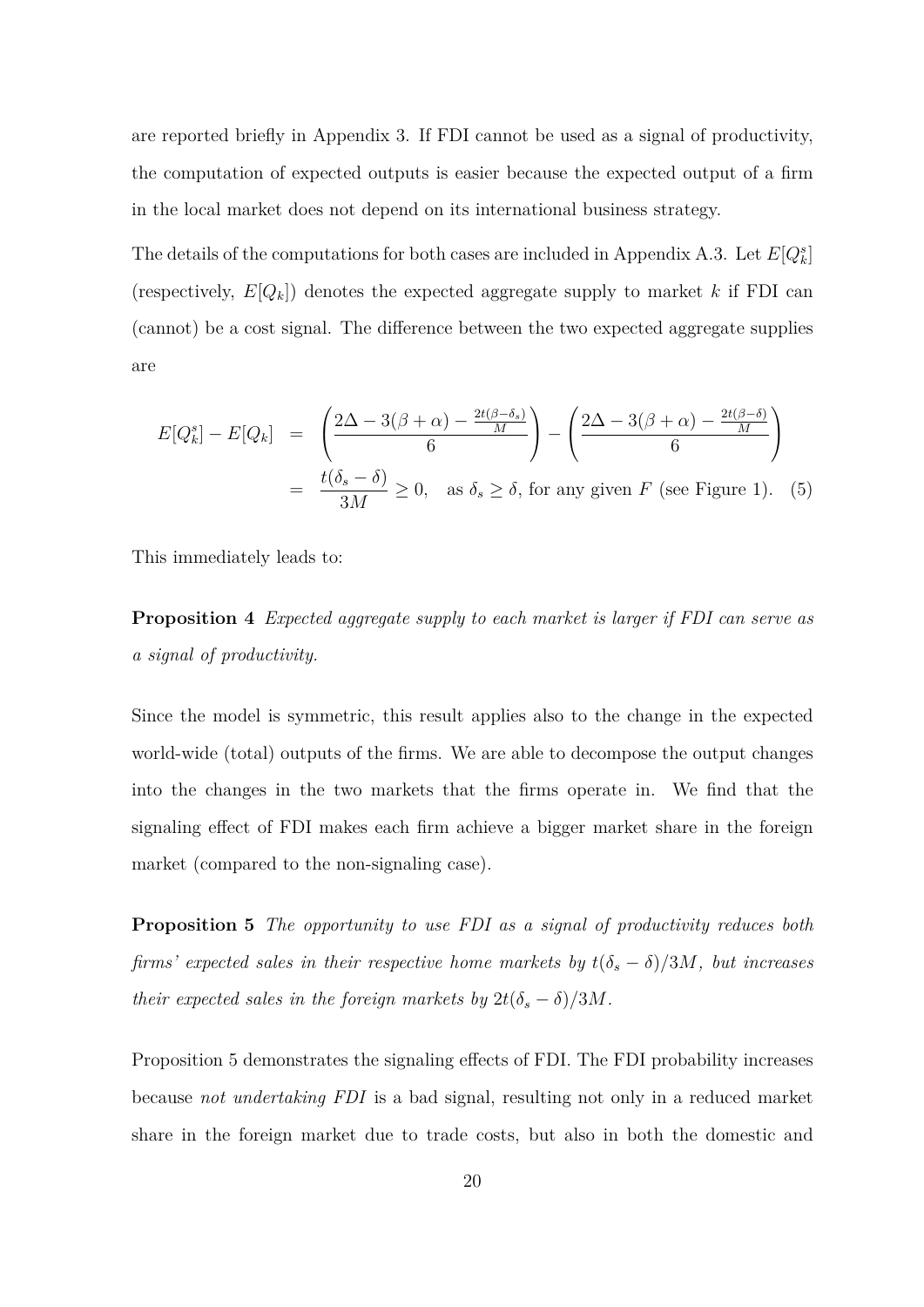the foreign market due to signaling high marginal costs. Thus, firms are more willing to undertake FDI whenever FDI is a signal of productivity. A higher probability of FDI means that competition becomes more intense in both countries, and therefore firms are able to enlarge their market shares abroad, while accommodating foreign competition by reducing their market shares in their respective domestic markets. Can we say anything about the welfare effects of FDI when FDI is a signal of productivity? Consumers will always benefit from FDI as it will reduce the variable production costs. However, it is well known from duopoly models without firm heterogeneity that an FDI option can lead to a prisoners' dilemma for both firms: while each firm's total profits (from the two markets) would be larger if both firms were to choose exporting as the mode of supplying the foreign market, each firm has a unilateral incentive to become multinational. The profit decrease can even be larger than the consumer gain.<sup>16</sup> We cannot rule out that similar effects could be at work in our setup.

### **5 Concluding remarks**

Our paper has shown that the capacity to signal productivity via FDI increases the incentive to undertake FDI. How do our results match empirical regularities? While we cannot offer direct empirical evidence on the signaling effect of FDI, there is indirect evidence supporting our hypothesis. For example, Helpman *et al.* (2004) find that the probability of FDI depends positively on both the level of R&D activities and a measure of industry heterogeneity. Similarly, Yeaple (2009) shows that the propensity of U.S. parent firms to invest in any given foreign market increases with parent firm size and with total factor productivity (TFP). Head and Ries (2003) and Tomiura (2007) report similar findings for Japanese manufacturing firms.<sup>17</sup> Raff *et al.* (2012) also find that

<sup>&</sup>lt;sup>16</sup>This result depends crucially on the assumption that market entry is not endogenous. With endogenous entry, the welfare effects of FDI are unambiguously positive (De Santis and Stähler, 2004).

<sup>&</sup>lt;sup>17</sup>While controlling for productivity, for factor intensity, or for firm size, there is significant firm heterogeneity, which increases the probability of an FDI activity. Castellani and Giovannetti (2010),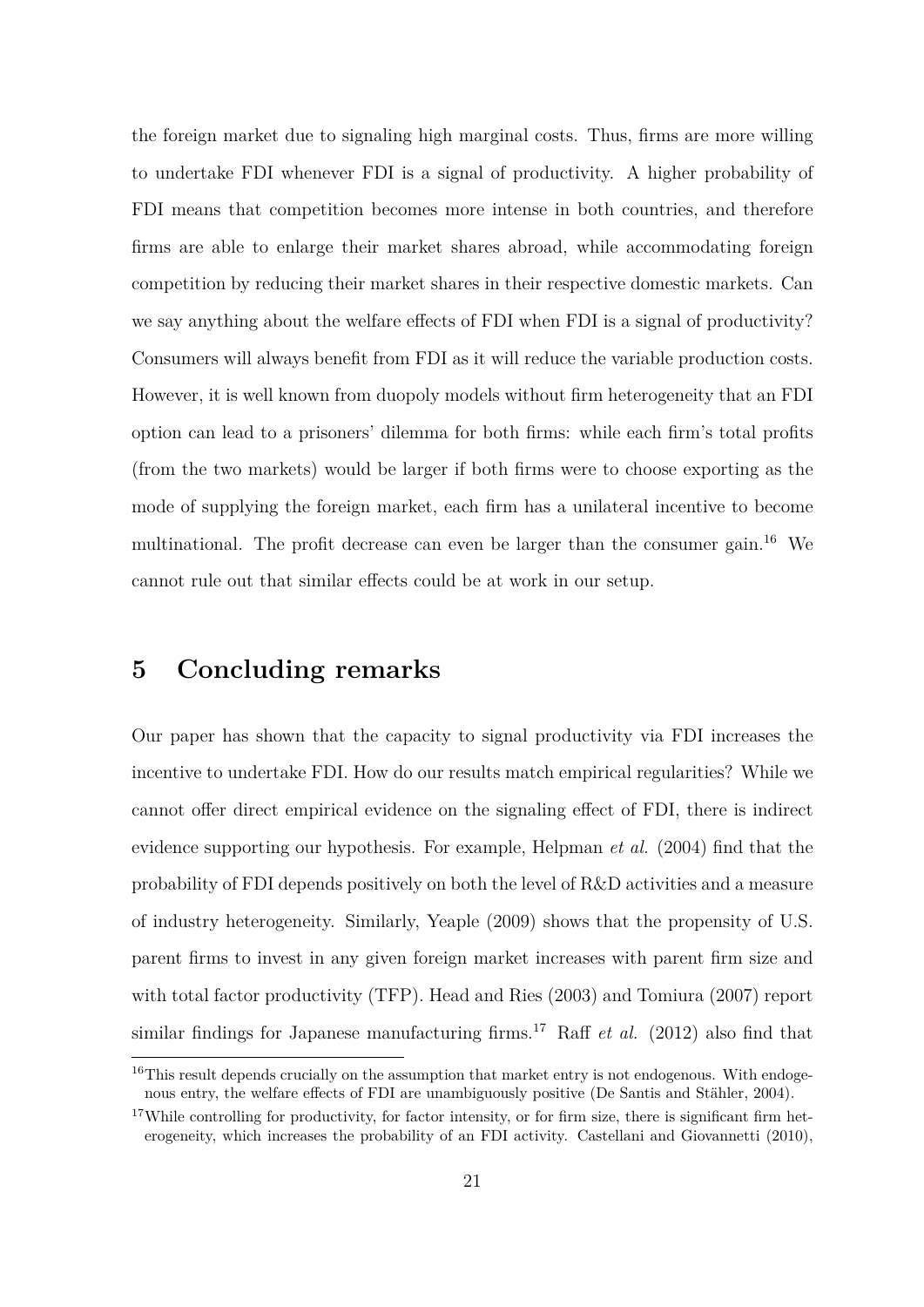the probability of Japanese FDI depends positively on both the R&D intensity and TFP. It is evident that *both* R&D activities and TFP support FDI activities, though they do not seem to measure the same thing. In fact, the correlation between TFP and R&D is only 0.217 in Raff *et al.* (2012), and the highest correlation is with firm size at a level of 0.312. By the same token, Head and Ries (2003), looking at publicly listed Japanese firms, show that firm size measures are not highly correlated with productivity measures (ranging from 0*.*05 to 0*.*27). It is, hence, not just a productivity draw from an exogenous distribution that determines firms' globalization, but also firms' R&D efforts.

From this perspective, R&D plays only one of its potential roles in our model: it generates uncertainty about a firm's marginal cost in the minds of its rivals, and this makes the firm more likely to opt for FDI as a signal, especially if the R&D outcome is positive. Thus, while FDI is associated with high TFP (as in the standard heterogeneous firm literature) with or without  $R\&D$ , a firm is more likely to choose FDI for a given TFP in the presence of R&D than in its absence. As the focus of our attention was the role of cost signaling via FDI, we have not endogenized the R&D level as in the trade model of Long *et al.* (2011). Endogenizing R&D would require to discuss whether the range of possible cost realizations monotonically increases with a firm's R&D level. If it does, we would expect not only more FDI due to the cost signaling effect but also more R&D.

Another interesting extension of our paper could be to include some other possible avenues by which R&D might promote FDI, irrespective of TFP. For example, R&D may also improve the portability of a firm's technology, or may make a firm's product more appealing to foreign customers, especially through a quality upgrade or product differentiation). Furthermore, it would be interesting to explore the potential of cost

looking at Italian manufacturing firms, show that TFP premia for multinationals remain significant even after controlling for various firm characteristics, including R&D intensity, and that firm heterogeneity seems to be not only in the intercept, but also in the slopes of the production function.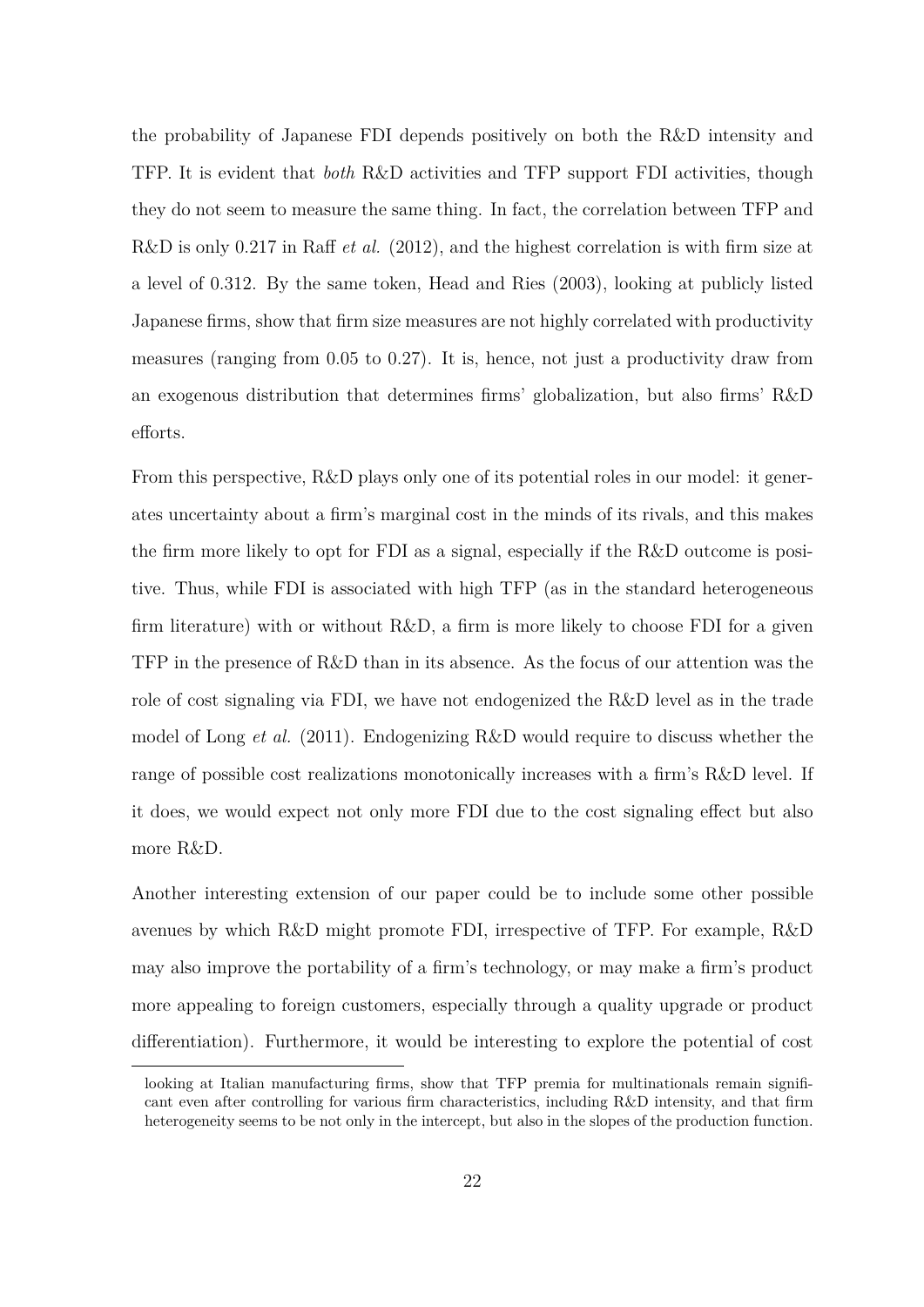signaling for different types of FDI where the selected FDI mode may serve as a signal as well. Our model is confined to greenfield FDI, but other FDI modes, for example forming a joint venture with a local partner or acquiring an existing firm may have different implications. We do not expect that our results will change as we know that also the FDI mode follows a productivity pattern: more productive firms prefer a greenfield investment over an acquisition and whole ownership over a joint venture (Raff *et al.*, 2012). Therefore, the cost signaling effect should extend straightforwardly.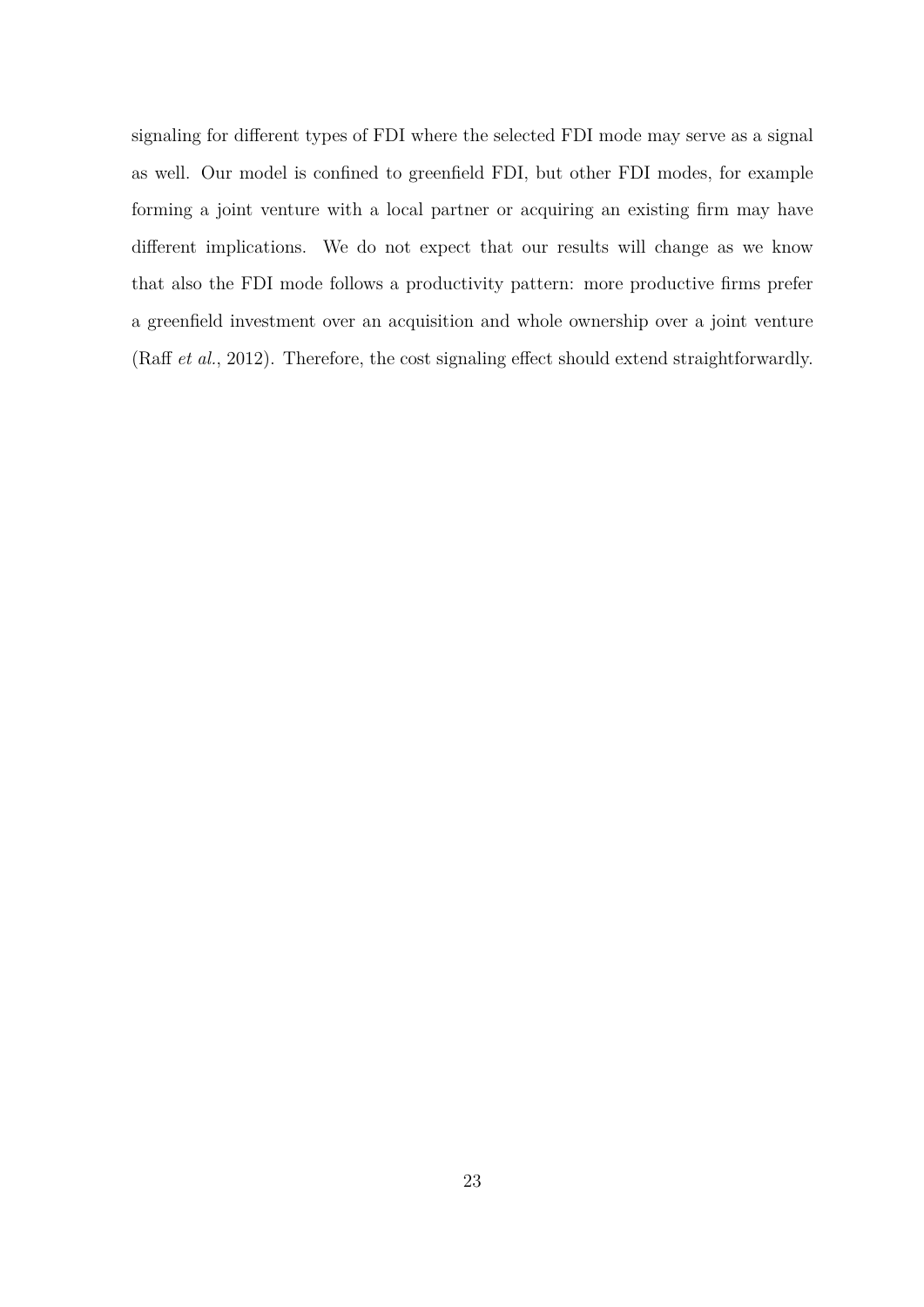## **Appendix**

#### **A.1 Stability**

In the main text, we mentioned that Assumption 1 ensures stability. This argument can be made more formal. Since the two markets are segmented, we can focus on one market, say market *i*.

Suppose that firm *i* guesses that firm *j* has the following decision rule concerning its supply to market *i*.

Using a cost threshold  $\delta \in [\alpha, \beta],$ 

(i) if  $c_j < \delta$ , then firm *j* undertakes FDI to supply the following quantity to market *i*:

$$
q_j^f(c_j|c_j < \delta) = \frac{\Delta - t\left(\frac{\beta - \delta}{M}\right) - 3c_j}{6};
$$

(ii) if  $c_j > \delta$ , then firm *j* exports the following quantity to market *i*:

$$
q_j^f(c_j|c_j > \delta) = \frac{\Delta - t\left(\frac{\beta - \delta}{M}\right) - 3(c_j + t)}{6}.
$$

Given  $\delta^e$  that denotes the value of the cost threshold firm *i* has guessed, firm *i*'s expectation of foreign supply is, then,

$$
E_i(q_j^f) = \frac{\Delta - t\left(\frac{\beta - \delta^e}{M}\right) - 3c_j}{6} - \frac{3}{6}t \times \Pr[c_j > \delta^e]
$$
  
= 
$$
\frac{\Delta - t\left(\frac{\beta - \delta^e}{M}\right) - 3c_j}{6} - \frac{3}{6}t\left(\frac{\beta - \delta^e}{M}\right)
$$
  
= 
$$
\frac{1}{6}\left[2A - 4t\left(\frac{\beta - \delta^e}{M}\right) - (\beta + \alpha)\right]
$$

Using this expectation, firm *i*, knowing its cost  $c_i$ , will choose quantity  $q_i^d$  to maximize its expected profit in the domestic market such that

$$
\max_{q_i^d} \left[ A - E_i(q_j^f) - q_i^d - c_i \right] q_i^d,
$$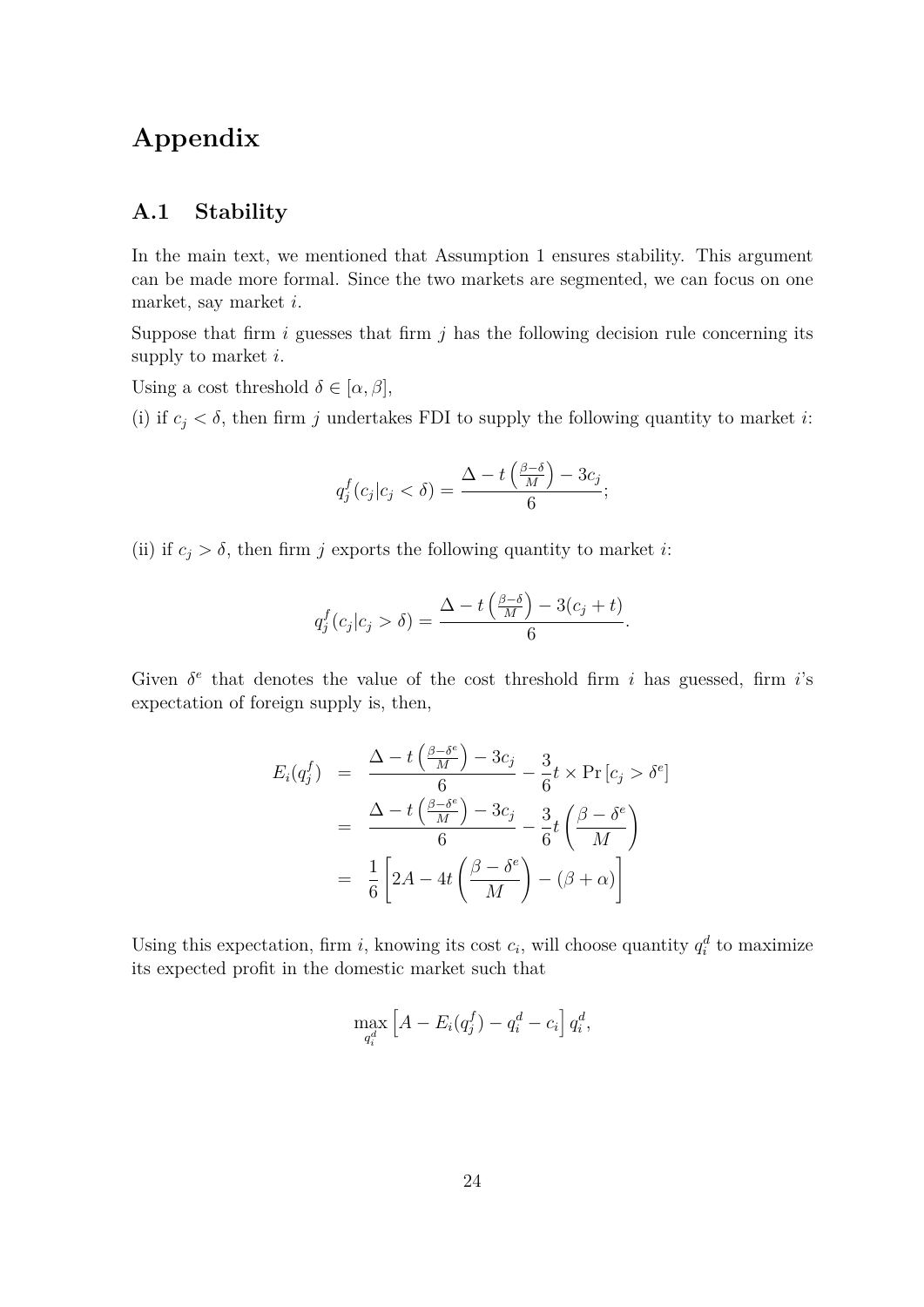which yields the first order condition

$$
q_i^d = \frac{1}{2} \left[ A - E_i(q_j^f) - c_i \right] = \frac{\Delta + 2t \left( \frac{\beta - \delta^e}{M} \right) - 3c_i}{6}.
$$

Given this output strategy of firm  $i$ , which has cost  $c_i$  for market  $i$ , firm  $j$ , which does not know the value of *c<sup>i</sup>* , calculates the expected value of firm *i*'s supply, such that

$$
E_j(q_i^d) = \frac{\Delta + 2t\left(\frac{\beta - \delta^e}{M}\right) - 3\left(\frac{\beta + \alpha}{2}\right)}{6}.
$$

Firm *j* must, then, decide how much to supply to market *i* if it were to export, and how much to supply if it were to undertake FDI. Under the exporting mode, its profit is  $\Pi_X(c_j) = [q_j^{f(X)}]$  $\int_j^{f(X)} (c_j)^2$ , and under the FDI mode, it is  $\Pi_{FDI}(c_j) = [q_j^{f(FDI)}]$  $\int_{j}^{f(FDI)} (c_j)^2 - F,$ where  $q_i^{f(X)}$  $j^{f(X)}(c_j)$  and  $q_j^{f(FDI)}$  $j_j^{(FDI)}(c_j)$  are firm *j*'s supply to market *i* (conditional on its cost type  $c_i$ ) under the exporting and the FDI mode, respectively, such that

$$
q_j^{f(X)}(c_j) = \frac{\Delta - t\left(\frac{\beta - \delta^e}{M}\right) - 3(c_j + t)}{6}, \quad q_j^{f(FDI)}(c_j) = \frac{\Delta - t\left(\frac{\beta - \delta^e}{M}\right) - 3c_j}{6}.
$$

Clearly,  $\Pi_{FDI}(c_j) > \Pi_X(c_j)$  iff  $F < (2\Delta - 6c_j - 2t(\beta - \delta^e)/M - 3t) t/12$ . The value of *c<sub>j</sub>* that satisfies the equation  $F = (2\Delta - 6c_j - 2t(\beta - \delta^e)/M - 3t) t/12$ , clearly, yields the optimal actual threshold to be used by firm  $j$ , denoted  $\delta^a$ , such that

$$
\delta^a = \frac{1}{6} \left[ 2\Delta - 2t \left( \frac{\beta - \delta^e}{M} \right) - 3t - \frac{12F}{t} \right] \equiv f(\delta^e). \tag{A.1}
$$

*.*

Graphically,  $\delta^a$  as a function of  $\delta^e$  is an upward-sloping line with slope  $2t/M$ . The intersection of this line and the 45-degree line determines the rational expectation equilibrium *δ* ∗ :

$$
\delta^* = \left(2\Delta - \frac{2t\beta}{M} - 3t - \frac{12F}{t}\right) / \left(6 - \frac{2t}{M}\right)
$$

We can think of an adjustment process that takes place out of equilibrium. Suppose at time  $\tau$ , we have  $\delta^a(\tau) > \delta^e(\tau)$ . In such a situation, we expect that  $\delta^e$  would be adjusted upwards. Thus we postulate the following adjustment process, with  $\gamma > 0$ ,

$$
\dot{\delta}^e(\tau) = \gamma \left[\delta^a(\tau) - \delta^e(\tau)\right] = \frac{\gamma}{6} \left[2\Delta - 2t\left(\frac{\beta}{M}\right) - 3t - \frac{12F}{t} - \left(6 - \frac{2t}{M}\right)\delta^e(\tau)\right].
$$

The solution of this linear differential equation converges to the steady state  $\delta^*$  if and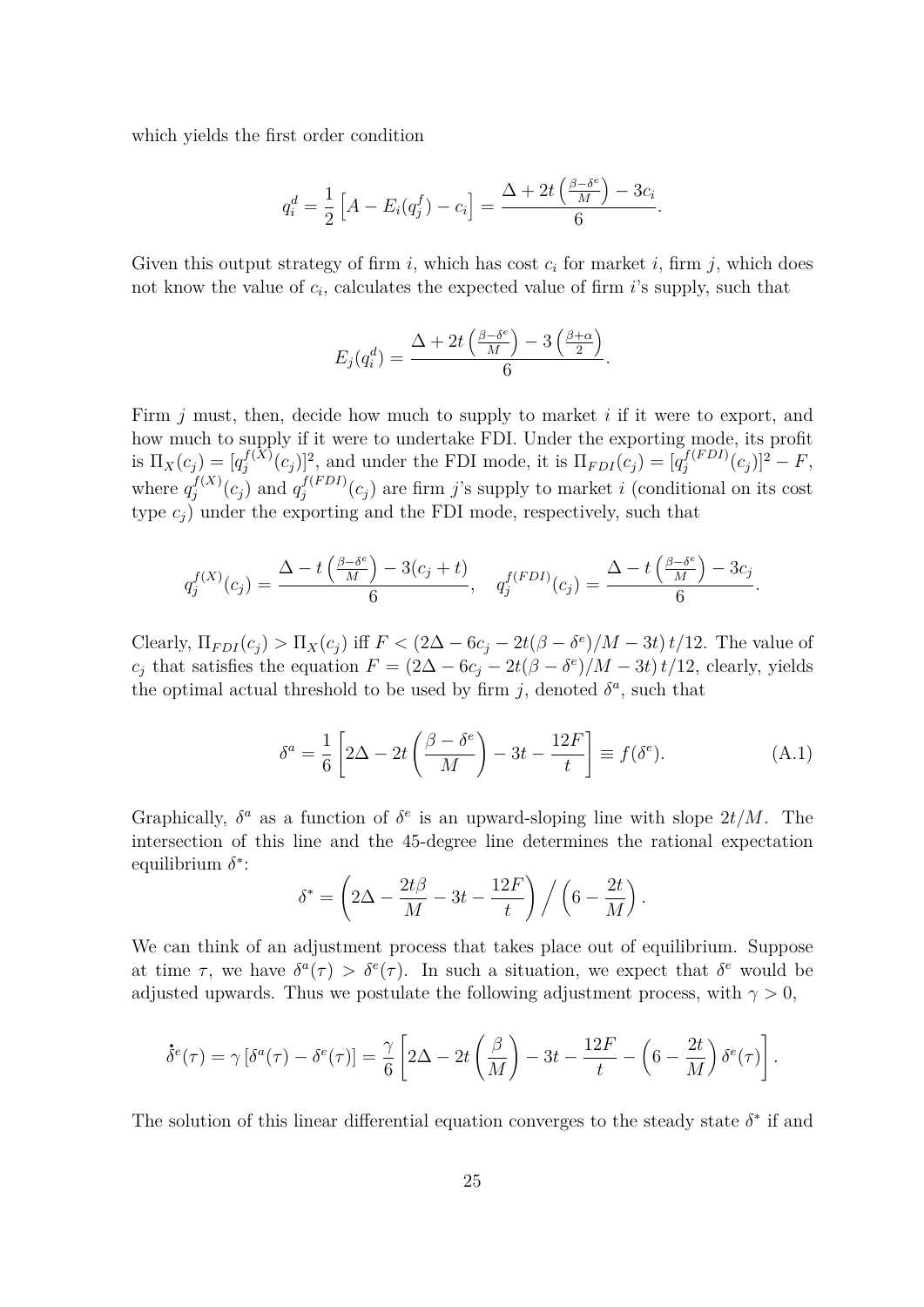only if  $6 > 2t/M$  (i.e., iff Assumption 1 is satisfied).

Using the stability condition  $6 > 2t/M$ , we find that an increase in *F* will decrease  $\delta^*$ : higher fixed FDI costs imply smaller ranges of firm types that prefer undertaking FDI to exporting.

Notice that  $\delta^* = \alpha$  iff

$$
F = \frac{t(2\Delta - 6\alpha - 5t)}{12} \equiv F',
$$

and  $\delta^* = \beta$  iff

$$
F = \frac{t(2\Delta - 6\beta - 3t)}{12} \equiv F'',
$$

where  $F' > F''$  under Assumption 1.

Also notice that for any  $F \in [F'', F']$ , the function  $f(.)$  defined by eq. (A.1) maps  $[\alpha, \beta]$ into  $[\alpha, \beta]$ , and is a contraction mapping.

#### **A.2 Outputs and expected profits in case of signaling**

*Outcome 1: Both firms have chosen FDI*.

Conditional on this information, the expected marginal costs are given by

$$
E_i(c_j^f) = E_i(c_j^d) = E_j(c_i^f) = E_j(c_i^d) = \int_{\alpha}^{\delta_s} c \frac{dc}{\delta_s - \alpha} = \frac{\delta_s + \alpha}{2}.
$$

Accordingly, the quantities firms supply to market *i* are given by

$$
q_i^d = \frac{\Delta - \left(\frac{\beta - \delta_s}{2}\right) - 3c_i}{6}, \quad q_j^f = \frac{\Delta - \left(\frac{\beta - \delta_s}{2}\right) - 3c_j}{6},
$$

where the subscripts and superscripts have the same meaning as in the preceding section. Due to symmetry, supplies to market *j* are given by

$$
q_i^f = \frac{\Delta - \left(\frac{\beta - \delta_s}{2}\right) - 3c_i}{6}, \quad q_j^d = \frac{\Delta - \left(\frac{\beta - \delta_s}{2}\right) - 3c_j}{6}.
$$

*Outcome 2: Firm i has undertaken FDI, and firm j has chosen to be an exporter.*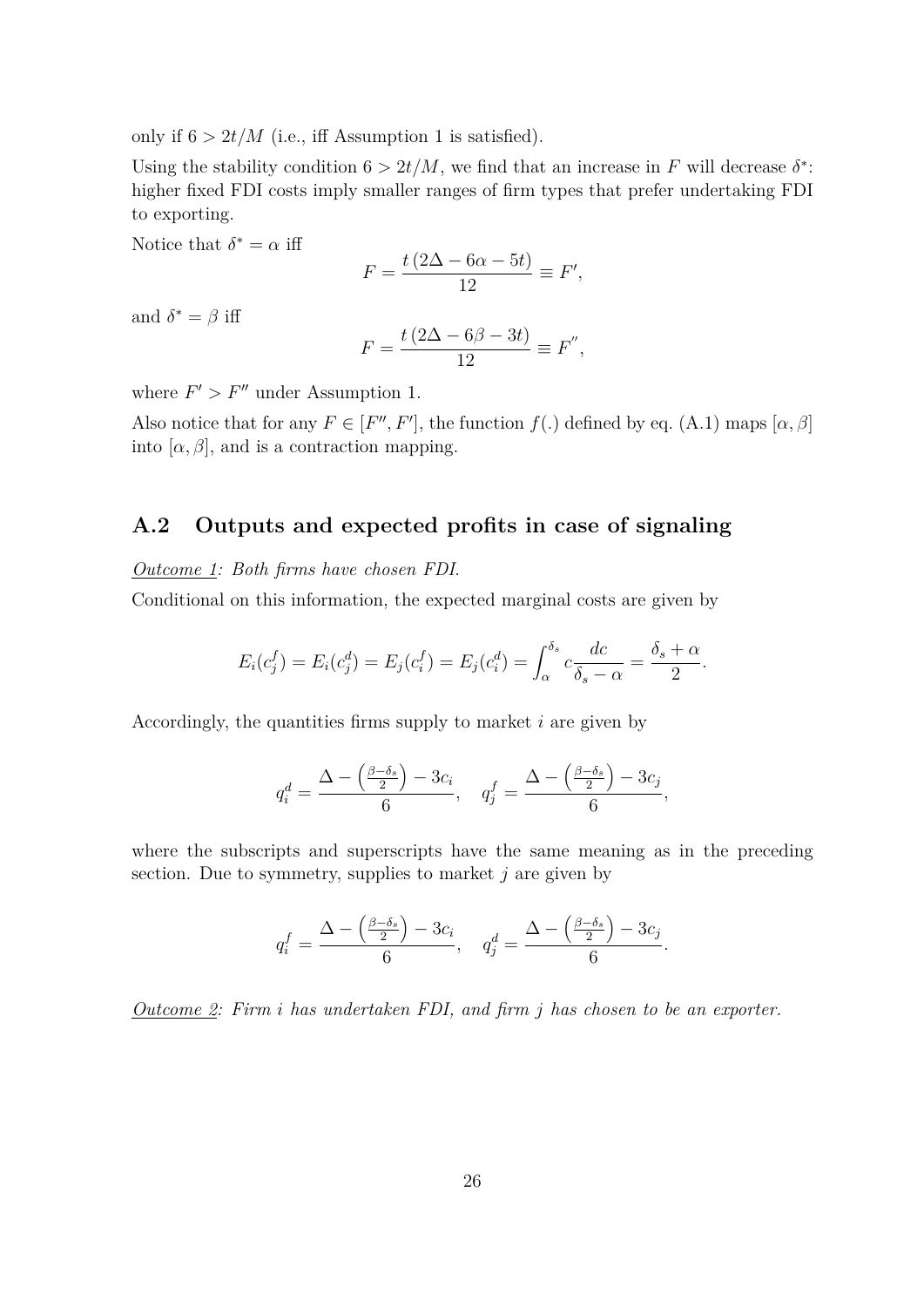Conditional on this information, the expected marginal costs are given by

$$
E_j(c_i^d) = E_j(c_i^f) = \int_{\alpha}^{\delta_s} c \frac{dc}{\delta_s - \alpha} = \frac{\delta_s + \alpha}{2},
$$
  
\n
$$
E_i(c_j^d) = \int_{\delta_s}^{\beta} c \frac{dc}{\beta - \delta_s} = \frac{\beta + \delta_s}{2},
$$
  
\n
$$
E_i(c_j^f) = \int_{\delta_s}^{\beta} (c + t) \frac{dc}{\beta - \delta_s} = \frac{\beta + \delta_s}{2} + t.
$$

In this case, the quantities firms supply to market *i* are given by

$$
q_i^d = \frac{\Delta + \left(\frac{\beta-\delta_s}{2}\right) + (\delta_s-\alpha) + 2t - 3c_i}{6}, \quad q_j^f = \frac{\Delta - \left(\frac{\delta_s-\alpha}{2}\right) - (\beta-\delta_s) - 4t - 3c_j}{6},
$$

and the quantities they supply to market *j* are given by

$$
q_i^f = \frac{\Delta + \left(\frac{\beta - \delta_s}{2}\right) + (\delta_s - \alpha) - 3c_i}{6}, \quad q_j^d = \frac{\Delta - \left(\frac{\delta_s - \alpha}{2}\right) - (\beta - \delta_s) - 3c_j}{6}
$$

*.*

*Outcome 3: Firm j has undertaken FDI, and firm i has chosen to be an exporter.* This outcome is a mirror image of Outcome 3, so we do not report the equations here. *Outcome 4: Both firms have decided against FDI.*

Conditional on this information, the expected marginal costs are given by

$$
E_i(c_j^d) = E_j(c_i^d) = \int_{\delta_s}^{\beta} c \frac{dc}{\beta - \delta_s} = \frac{\beta + \delta_s}{2},
$$
  

$$
E_i(c_j^f) = E_j(c_i^f) = \int_{\delta_s}^{\beta} (c + t) \frac{dc}{\beta - \delta_s} = \frac{\beta + \delta_s}{2} + t.
$$

Then their supplies of goods for market *i* are given by

$$
q_i^d = \frac{\Delta + \left(\frac{\delta_s - \alpha}{2}\right) + 2t - 3c_i}{6}, \quad q_j^f = \frac{\Delta + \left(\frac{\delta_s - \alpha}{2}\right) - 4t - 3c_j}{6}.
$$

Similarly, for market *j*, their supplies are given by

$$
q_i^f = \frac{\Delta + \left(\frac{\delta_s - \alpha}{2}\right) - 4t - 3c_i}{6}, \quad q_j^d = \frac{\Delta + \left(\frac{\delta_s - \alpha}{2}\right) + 2t - 3c_j}{6}.
$$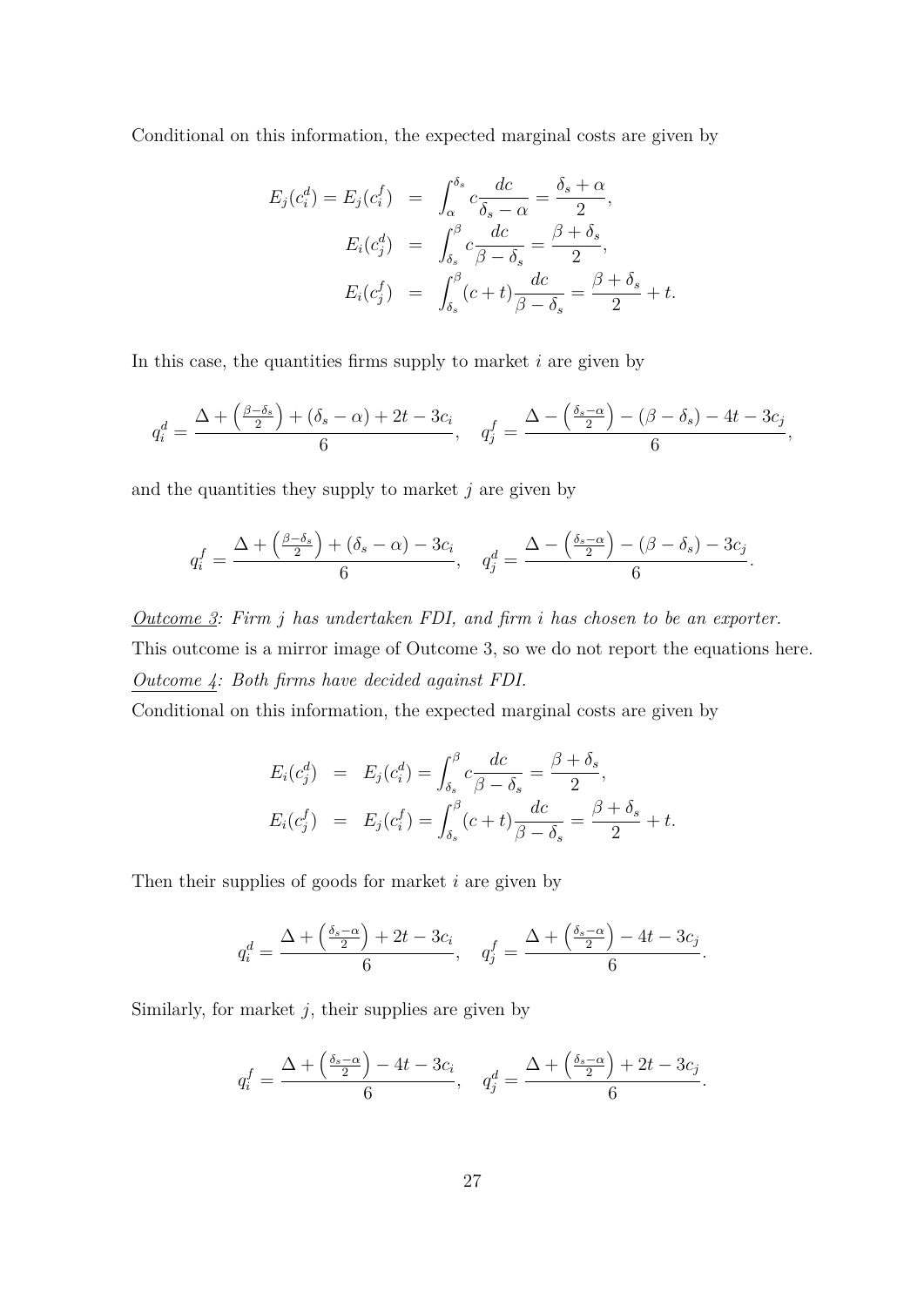Given the production levels above, we can compute firm *i*'s expected total profits (without R&D costs) if it chooses the exporting mode, denoted by  $\Pi_X$ :

$$
\Pi_{X} = \underbrace{\left(\frac{\delta_{s} - \alpha}{M}\right)}_{\text{Pr}[\text{firm } j \to \text{FDI}]} \left(\underbrace{\frac{\left(\Delta + \left(\frac{\delta_{s} - \alpha}{2}\right) - M - 3c\right)^{2}}{36} + \underbrace{\frac{\left(\Delta + \left(\frac{\delta_{s} - \alpha}{2}\right) - M - 4t - 3c\right)^{2}}{36}}{36}}_{\text{Profits from country } i}\right)}_{\text{Pr}( \text{firm } j \to \text{X})} + \underbrace{\left(\frac{\beta - \delta_{s}}{M}\right)}_{\text{Profits from country } i} \left(\underbrace{\frac{\left(\Delta + \left(\frac{\delta_{s} - \alpha}{2}\right) + 2t - 3c\right)^{2}}{36} + \underbrace{\frac{\left(\Delta + \left(\frac{\delta_{s} - \alpha}{2}\right) - 4t - 3c\right)^{2}}{36}}{36}}_{\text{Profits from country } j}\right)}_{\text{Profits from country } j} (A.2)
$$

Similarly, we can compute firm *i*'s expected total profits (without R&D costs) if its mode of supply in country *j* is FDI, denoted by  $\Pi_{FD}$ :

$$
\Pi_{FDI} = \underbrace{\left(\frac{\beta-\delta_s}{M}\right)}_{\text{Pr[firm } j \to X]} \left(\underbrace{\frac{\left(\Delta-\left(\frac{\beta-\delta_s}{2}\right)+M+2t-3c\right)^2}{36}+\underbrace{\frac{\left(\Delta-\left(\frac{\beta-\delta_s}{2}\right)+M-3c\right)^2}{36}}_{\text{Profits from country } i}\right)}_{\text{Prfits from country } i}\right)
$$
\n
$$
+\underbrace{\left(\frac{\delta_s-\alpha}{M}\right)}_{\text{Pr[firm } j \to FDI]} \left(\underbrace{\frac{\left(\Delta-\left(\frac{\beta-\delta_s}{2}\right)-3c\right)^2}{36}+\underbrace{\left(\Delta-\left(\frac{\beta-\delta_s}{2}\right)-3c\right)^2}{36}}_{\text{Profits from country } i}\right)-F_s(A.3)
$$

In eq.  $(A.3)$ ,  $F_s$  denotes fixed FDI costs in the case FDI serves as a signal of productivity. Firm *i* prefers FDI over exporting if  $\Pi_{FDI} > \Pi_X$ , leading to (3). Furtermore, we observe from eq. (A.2) and eq. (A.3) that, with an increase in *c*, the exporting firm's expected total profits decrease by less than the decrease in the multinational's expected total profits:  $\partial \Pi_{FDI}/\partial c < \partial \Pi_X/\partial c < 0$ .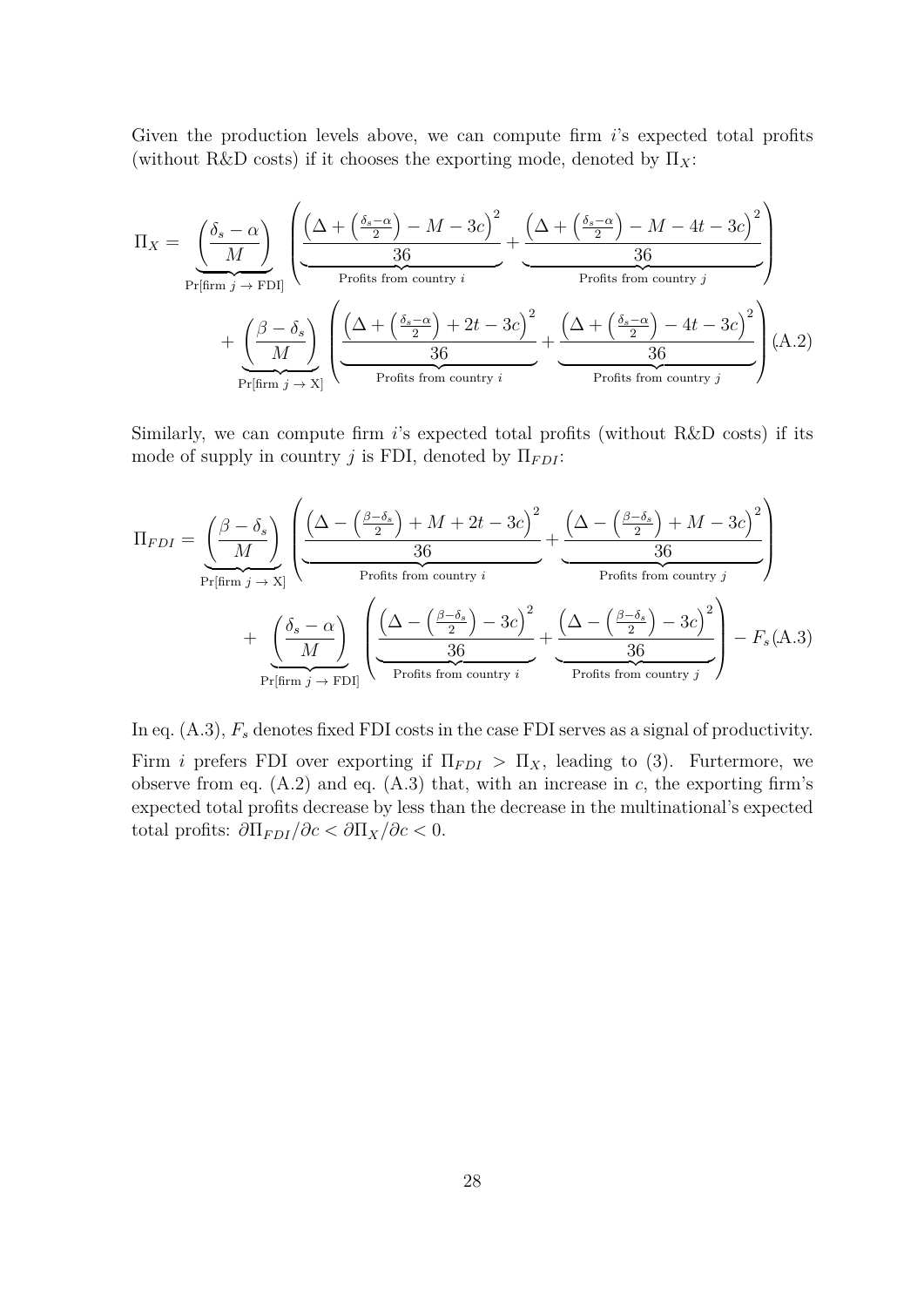#### **A.3 Expected aggregate outputs**

 $\sqrt{ }$ 

 $\overline{\phantom{a}}$ 

Expected aggregate outputs in country  $k = \{i, j\}$  if FDI serves as a cost signal, denoted  $E[Q_k^s]$ , are given by

$$
\frac{\left(\frac{\delta_{s}-\alpha}{M}\right)\left(\frac{\beta-\delta_{s}}{M}\right)}{\Pr[\text{firm } i\rightarrow \text{FDI, firm } j\rightarrow \text{X}]}\left(\frac{\int_{\alpha}^{\delta_{s}}\left(\frac{\Delta-\frac{(\beta-\delta_{s})}{2}+M+2t-3c}{6}\right)\frac{dc}{\delta_{s}-\alpha}}{\text{Domestic (firm } i\text{'s})\text{ production}}\right)
$$
\n
$$
+\frac{\left(\frac{\beta-\delta_{s}}{M}\right)\left(\frac{\delta_{s}-\alpha}{M}\right)\left(\frac{\delta_{s}-\alpha}{M}\right)}{\Pr[\text{firm } i\rightarrow \text{X, firm } j\rightarrow \text{FDI}]} \left(\frac{\int_{\delta_{s}}^{\beta}\left(\frac{\Delta+\frac{(\delta_{s}-\alpha)}{2}-M-4t-3c}{6}\right)\frac{dc}{\beta-\delta_{s}}}{\text{Domestic (firm } i\text{'s})\text{ production}}\right)
$$
\n
$$
+\frac{\left(\frac{\beta-\delta_{s}}{M}\right)\left(\frac{\delta_{s}-\alpha}{M}\right)\left(\frac{\int_{\delta_{s}}^{\beta}\left(\frac{\Delta+\frac{(\delta_{s}-\alpha)}{2}-M-3c}{6}\right)\frac{dc}{\beta-\delta_{s}}}{\text{Domestic (firm } i\text{'s})\text{ production}}\right)}{\text{Foreign (firm } j\text{'s) production}} + \frac{\left(\frac{\beta}{\delta_{s}}-\frac{(\delta_{s}-\alpha)}{2}+2t-3c}{6}\right)\frac{dc}{\beta-\delta_{s}} + \frac{\int_{\delta_{s}}^{\beta}\left(\frac{\Delta+\frac{(\delta_{s}-\alpha)}{2}-4t-3c}{6}\right)\frac{dc}{\beta-\delta_{s}}}{\text{Foreign (firm } j\text{'s) production}}}{\text{Poreign (firm } j\text{'s) production}} + \frac{\left(\frac{\delta_{s}-\alpha}{M}\right)^{2}}{\frac{\delta_{s}-\alpha}{\text{Pr}[\text{firm } i\text{, } j\rightarrow \text{FDI}]}\left(\frac{2\int_{\alpha}^{\delta_{s}}\left(\frac{\Delta-\frac{(\beta-\delta_{s})}{2}-3c}{6}\right)\frac{dc}{\delta_{s}-\alpha}}{\delta_{s}-\alpha}\right),
$$

where the expression Pr[firm  $i \to \mathscr{S} \in \{FDI, X\}$ , firm  $j \to \mathscr{S} \in \{FDI, X\}$ ] stands for the probability that one of the four outcomes discussed in Section 3 materializes in equilibrium which is determined by firms *i*'s and firm *j*'s self-selection into one of the two modes of foreign market entry (FDI or exporting). Note that the exporting strategy, here, is denoted by *X*.

Expected aggregate outputs in country  $k = \{i, j\}$  if FDI cannot be a cost signal,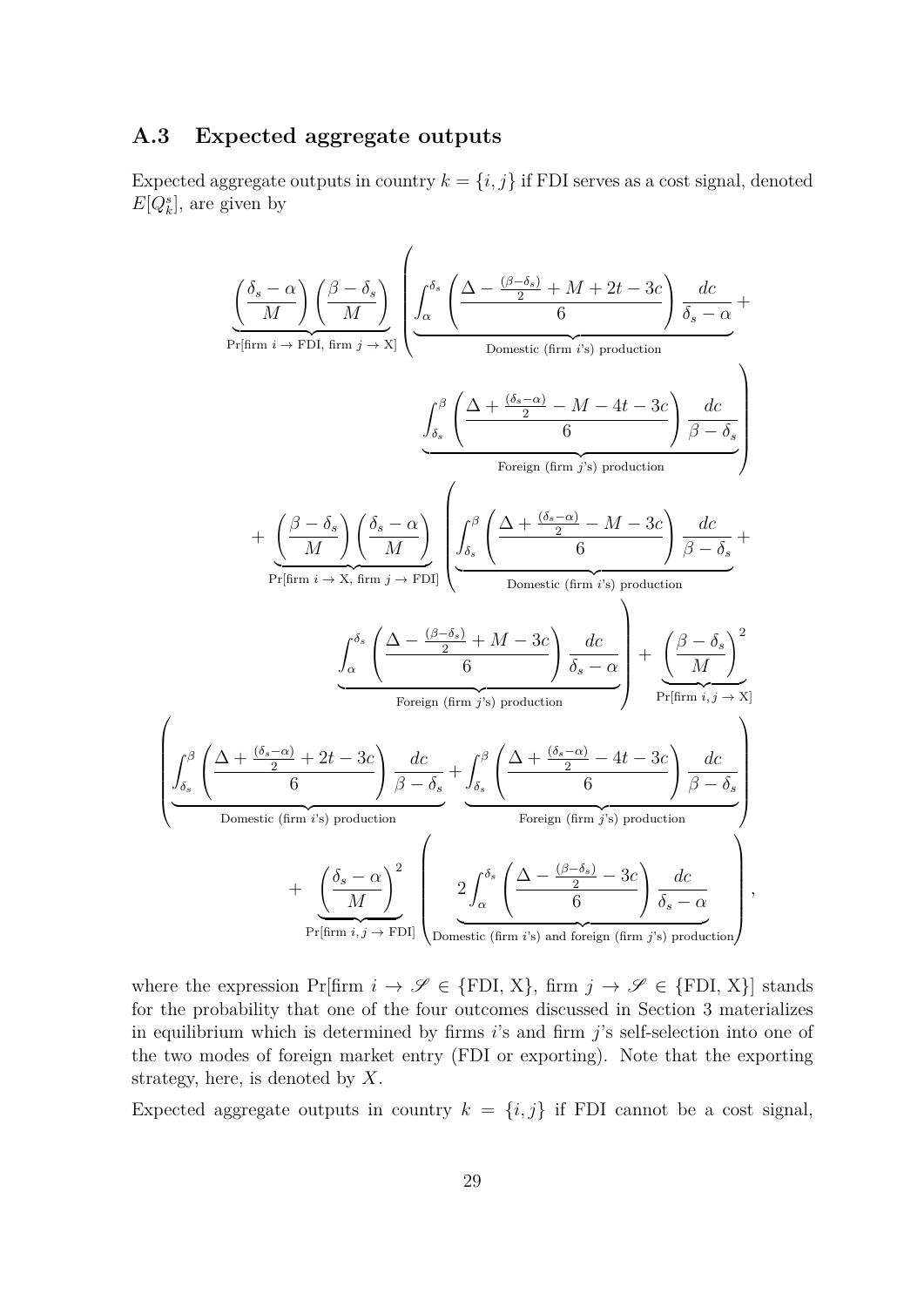denoted  $E[Q_k]$ , are given by

$$
\underbrace{\int_{\alpha}^{\delta} \left( \frac{\Delta - t \left( \frac{\beta - \delta}{M} \right) - 3c}{6} \right) \frac{dc}{M} + \int_{\delta}^{\beta} \left( \frac{\Delta - t \left( \frac{\beta - \delta}{M} \right) - 3(c + t)}{6} \right) \frac{dc}{M}}_{\text{ Foreign (firm } j's) \text{ production}} + \underbrace{\int_{\alpha}^{\beta} \left( \frac{\Delta + 2t \left( \frac{\beta - \delta}{M} \right) - 3c}{6} \right) \frac{dc}{M}}_{\text{Domestic (firm } i's) \text{ production}}.
$$

Subtracting this expression from the preceding one leads to eq. (5).

## **References**

- [1] Antràs, P. 2003. Firms, contracts, and trade structure. *Quarterly Journal of Economics* 118, 1375–1418.
- [2] Antràs, P., Yeaple, S.R. 2013. Multinational firms and the structure of international trade. NBER Working Paper 18775. Cambridge: National Bureau of Economic Research.
- [3] Arnold, J.M., Hussinger, K. 2010. Exports versus FDI in German manufacturing: firm performance and participation in international markets. *Review of International Economics* 18, 595–606.
- [4] Aw, B., Lee, Y. 2008. Firm heterogeneity and location choice for Taiwanese multinationals. *Journal of International Economics* 75, 67–179.
- [5] Bagwell, K., Staiger, R.W. 2003. Informational aspects of foreign direct investment and the multinational firm. *Japan and the World Economy* 15, 1–20.
- [6] Brander, J.A., Krugman, P. 1983. A "reciprocal dumping" model of international trade. *Journal of International Economics* 15, 313–323.
- [7] Bulow, J.,Geanakoplos, J., Klemperer, P. 1985. Multimarket oligopoly: strategic substitutes and complements. *Journal of Political Economy* 93, 488–511.
- [8] Castellani, D., Giovannetti, G. 2010. Productivity and the international firm: dissecting heterogeneity. *Journal of Economic Policy Reform* 13, 25–42.
- [9] Castellani, D., Zanfei, A. 2007. Internationalisation, innovation and productivity: how do firms differ in Italy? *World Economy* 30, 156–176.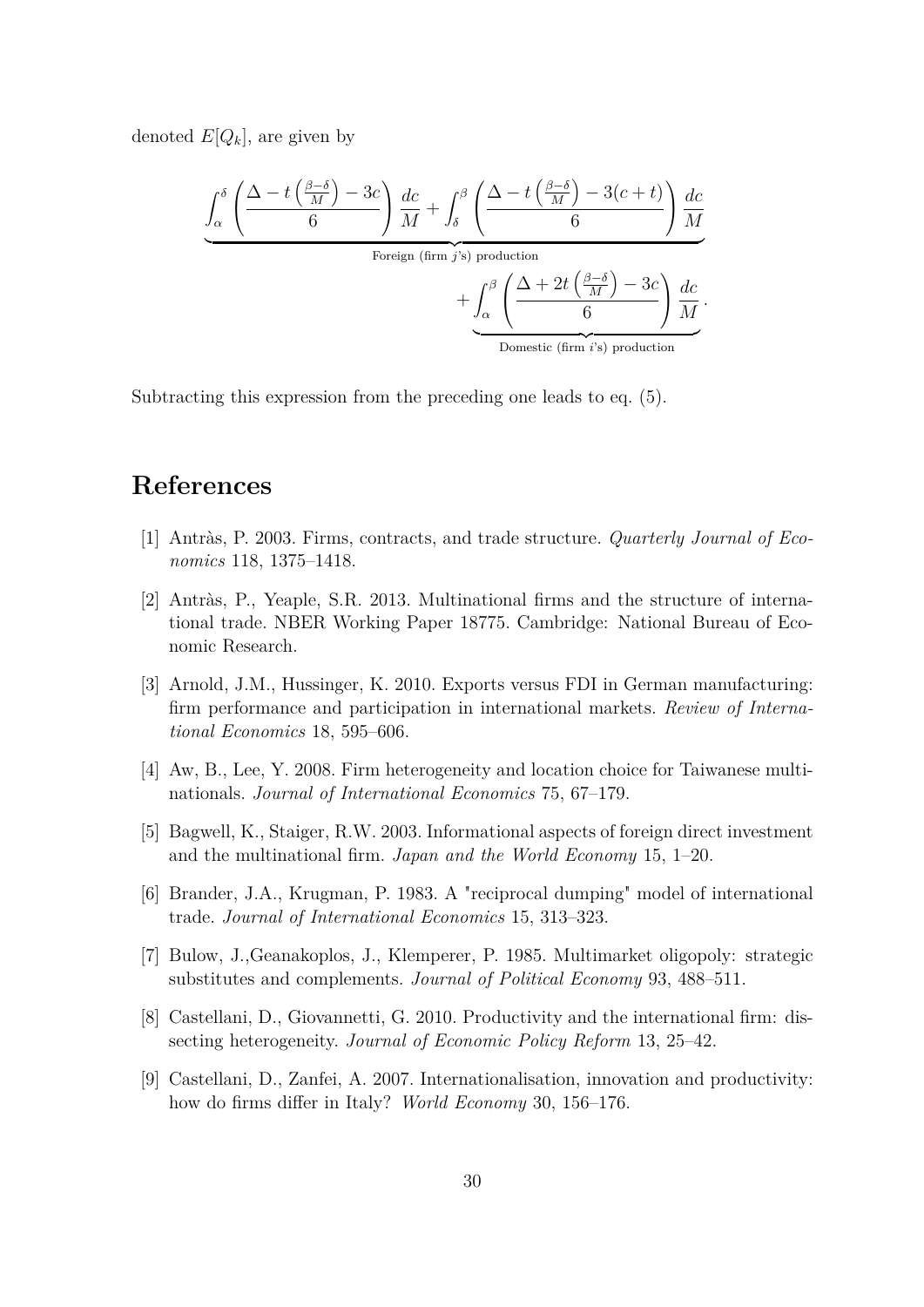- [10] Collie, D., Hviid, M. 1993. Export subsidies as signals of competitiveness. *Scandinavian Journal of Economics* 95, 327–339.
- [11] De Santis, R., Stähler, F. 2004. Endogenous market structures and the gains from foreign direct investment. *Journal of International Economics* 64, 545–565.
- [12] García-Canal, E., Lópes Duarte, C., Rialp, J., Valdés, A. 2002. Accelerating international expansion through global alliances: a typology of cooperative strategies. *Journal of World Business* 37, 91–107.
- [13] Girma, S., Görg, H., Strobl, E. 2004. Exports, international investment, and plant performance: evidence from a non-parametric test. *Economics Letter* 83, 317–324.
- [14] Girma, S., Kneller, R., Pisu, M. 2005. Exports versus FDI: an empirical test. *Review of World Economics* 141, 193–218.
- [15] Head, K., Ries, J. 2003. Heterogeneity and the FDI versus export decision of Japanese manufacturers. *Journal of the Japanese and International Economies* 17, 448–467.
- [16] Helpman, E., Melitz, M.J., Yeaple, S.R. 2004. Export versus FDI with heterogeneous firms. *American Economic Review* 94, 300–316.
- [17] Horstmann I.J., Markusen, J.R. 1992. Endogenous market structures in international trade (natura facit saltum). *Journal of International Economics* 32, 109– 129.
- [18] Katayama, S., Miyagiwa, K. 2009. FDI as a signal of quality. *Economics Letters* 103, 127–130.
- [19] Kimura, F., Kiyota, K. 2006. Exports, FDI, and productivity: dynamic evidence from Japanese firms. *Review of World Economics* 142, 695–719.
- [20] Kreps, D., Scheinkman, J. 1983. Quantity precommitment and Bertrand competition yield Cournot outcomes. *Bell Journal of Economics* 14, 326-337.
- [21] Long, N.V., Raff, H., Stähler, F. 2011. Innovation and trade with heterogeneous firms. *Journal of International Economics* 84, 149–159.
- [22] Lópes Duarte, C.,García-Canal, E. 2004. The choice between joint ventures and acquisitions in foreign direct investment: the role of partial acquisitions and accrued experience. *Thunderbird International Business Review* 46, 39–58.
- [23] Markusen, J.R. 1984. Multinationals, multi-plant economies, and the gains from trade. *Journal of International Economics* 16, 205–226.
- [24] Markusen, J.R., Venables, A.J. 1998. Multinational firms and the new trade theory. *Journal of International Economics* 46, 183–203.